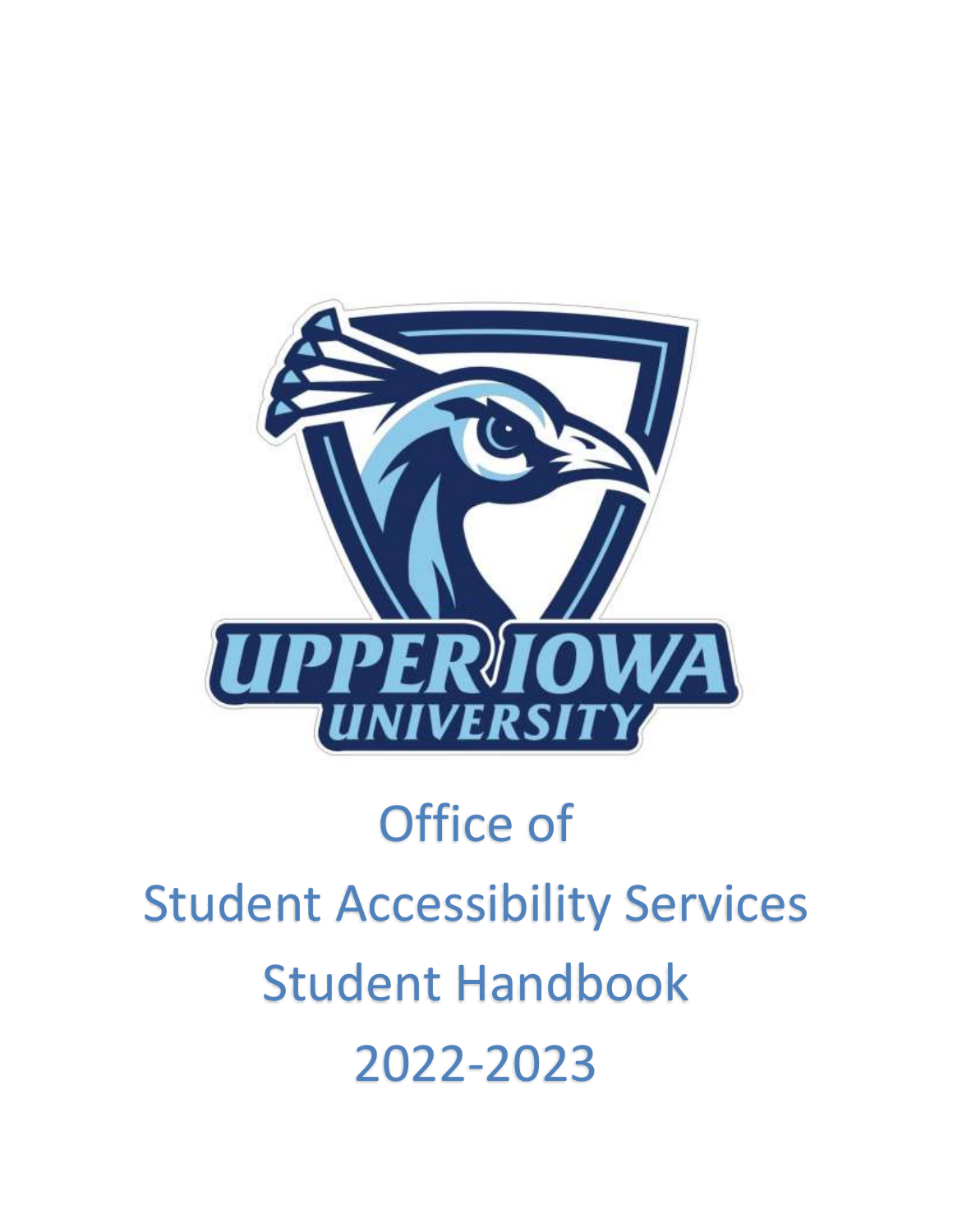## **Contents**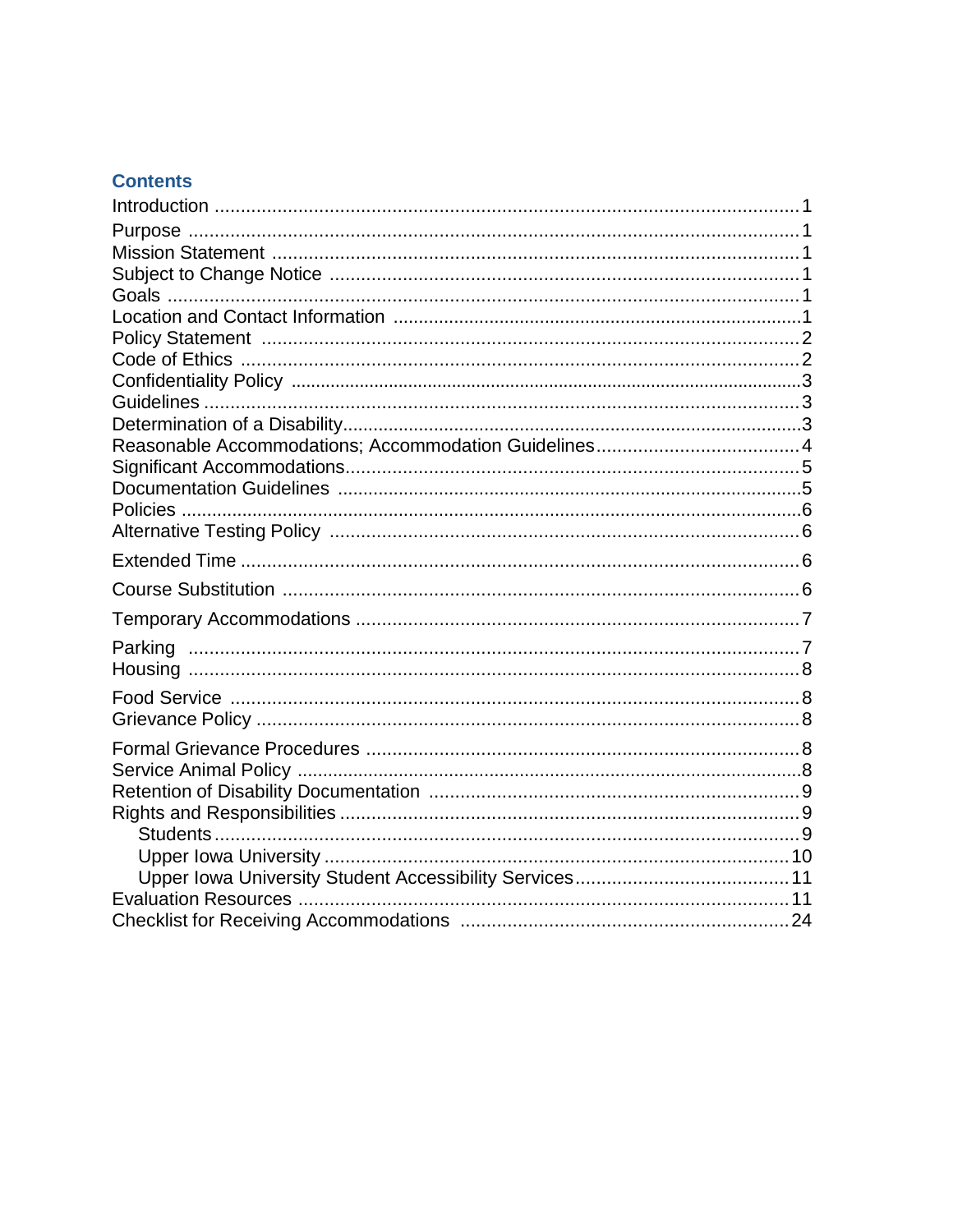

#### **Introduction**

This handbook is a helpful reference guide to use if you have questions about working with Upper Iowa University Student Accessibility Services to arrange accommodations, academic adjustments, or support services during your learning experience at UIU.

#### **Purpose**

Student Accessibility Services provides resources and support to students with disabilities, as well as the faculty and staff involved in their education, in compliance with applicable law and best practices in higher education.

#### **Mission Statement**

Upper Iowa University Student Accessibility Services is committed to ensuring equal access to and full participation in educational and co-curricular activities for otherwise qualified students with disabilities as mandated by the ADAAA, Section 504 of the Rehabilitation Act of 1973, and applicable state law. Student Accessibility Services positively impacts the learning experiences of students with disabilities by offering support and encouragement, and empowering students toward self-advocacy. UIU does not discriminate against any student based on any disability.

#### **Subject to Change Notice**

The rules, regulations and policies that appear in this handbook were in effect at the time of its publication. They are published for informational purposes only. This handbook does not create any express or implied contractual rights between the University and any student, applicant for admission, or other persons. The information in this handbook is subject to change at any time.

#### **Goals**

- Assist with personal growth and development, and empower students toward self-advocacy
- Provide timely, effective, and reasonable accommodations
- Serve as a liaison between students, faculty, and staff
- Promote awareness through various outreach initiatives
- Stay abreast of trends and issues related to accessibility barriers in higher education

#### **Location and Contact Information**

The Director of Student Accessibility Services, who will be referred to as *director* henceforth is located on the second floor of the Student Center in the Student Life suite, office #229.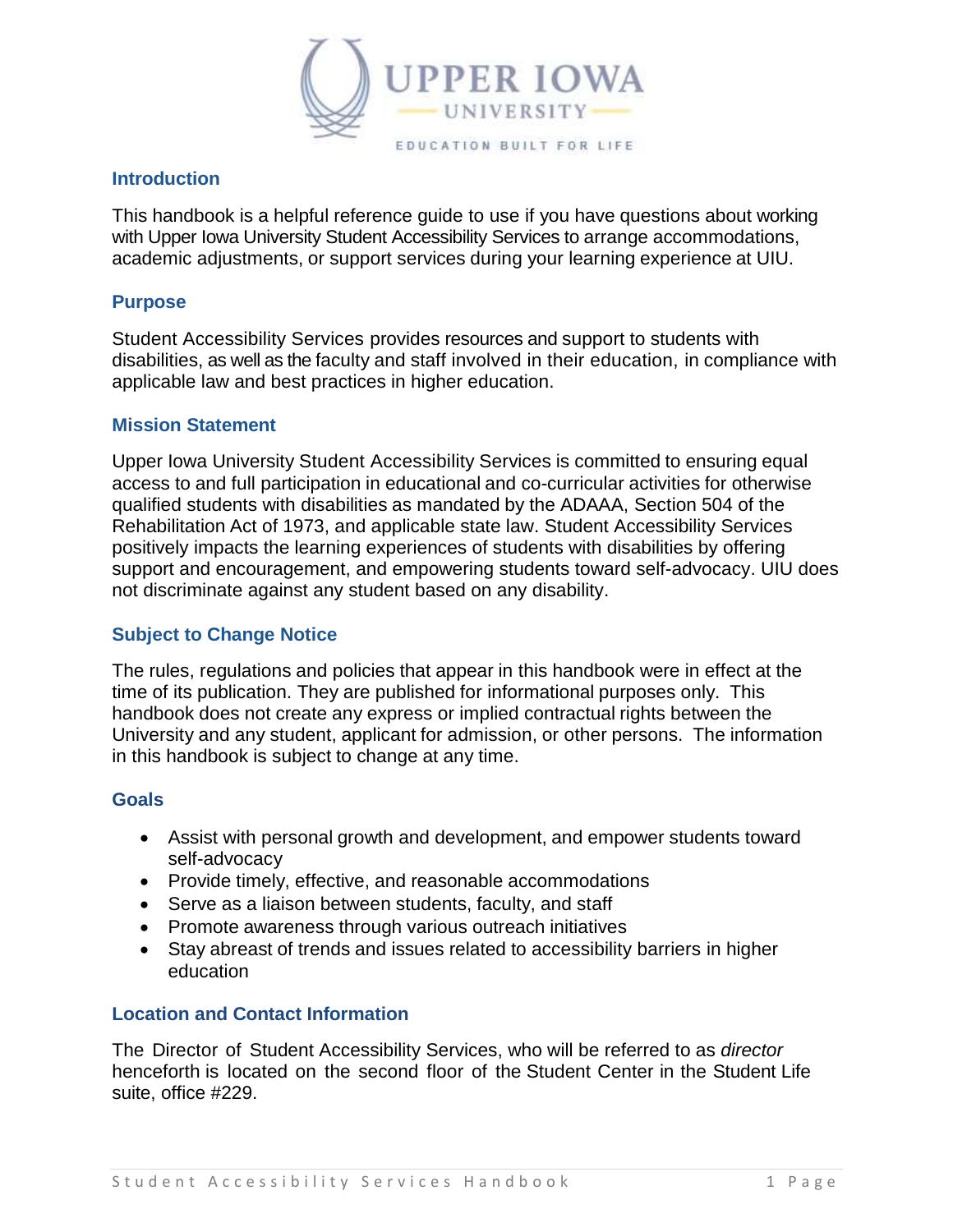

To schedule an appointment with the Director of Student Accessibility Services You can call (563) 425-5949 or em[ail](mailto:%20disabilityservices@uiu.edu) [accessibility@uiu.edu.](mailto:accessibility@uiu.edu.)

#### **Policy Statement**

UIU complies with the protections available to students with disabilities under Section 504 of the Rehabilitation Act of 1973, the Americans with Disabilities Act (ADA), which became effective January 26, 1992, and the Americans with Disabilities Act Amendments Act (ADAAA) of 2008.

Student Accessibility Services facilitates equal access to the programs and activities at UIU for otherwise qualified students with documented physical, sensory, learning, or psychological disabilities.

It is the responsibility of the student to disclose their disability and provide requested documentation in order to receive services or to arrange appropriate accommodations. Depending on the disability disclosed and the nature of the accommodations requested and appropriate, it could take several weeks to evaluate a student's needs and secure necessary accommodations. Students are encouraged to contact the Student Accessibility Services Office as soon as they are aware of a potential need for accommodation for a disability.

#### **Code of Ethics**

The UIU Student Accessibility Services Office observes the Code of Ethics created by the Association of Higher Education and Disability (AHEAD).

## **AHEAD Code of Ethics**

We agree that these principles are the Code of Ethics for postsecondary disability service providers. As professionals, we are responsible for upholding, supporting, and advancing these ideas whenever possible. Members of AHEAD agree to monitor themselves and their peers in accordance with the spirit and provisions of this code, as delineated by the following principles:

1. Postsecondary disability service providers are committed to facilitating the highest levels of educational excellence and potential quality of life for postsecondary students with disabilities.

2. Postsecondary disability service providers strive to achieve and maintain the highest levels of competence and integrity in all areas of assistance to adult students with disabilities. This support is guided by the consistent use of objective, professional judgment in all areas, especially when addressing the confidential nature of the student's disability.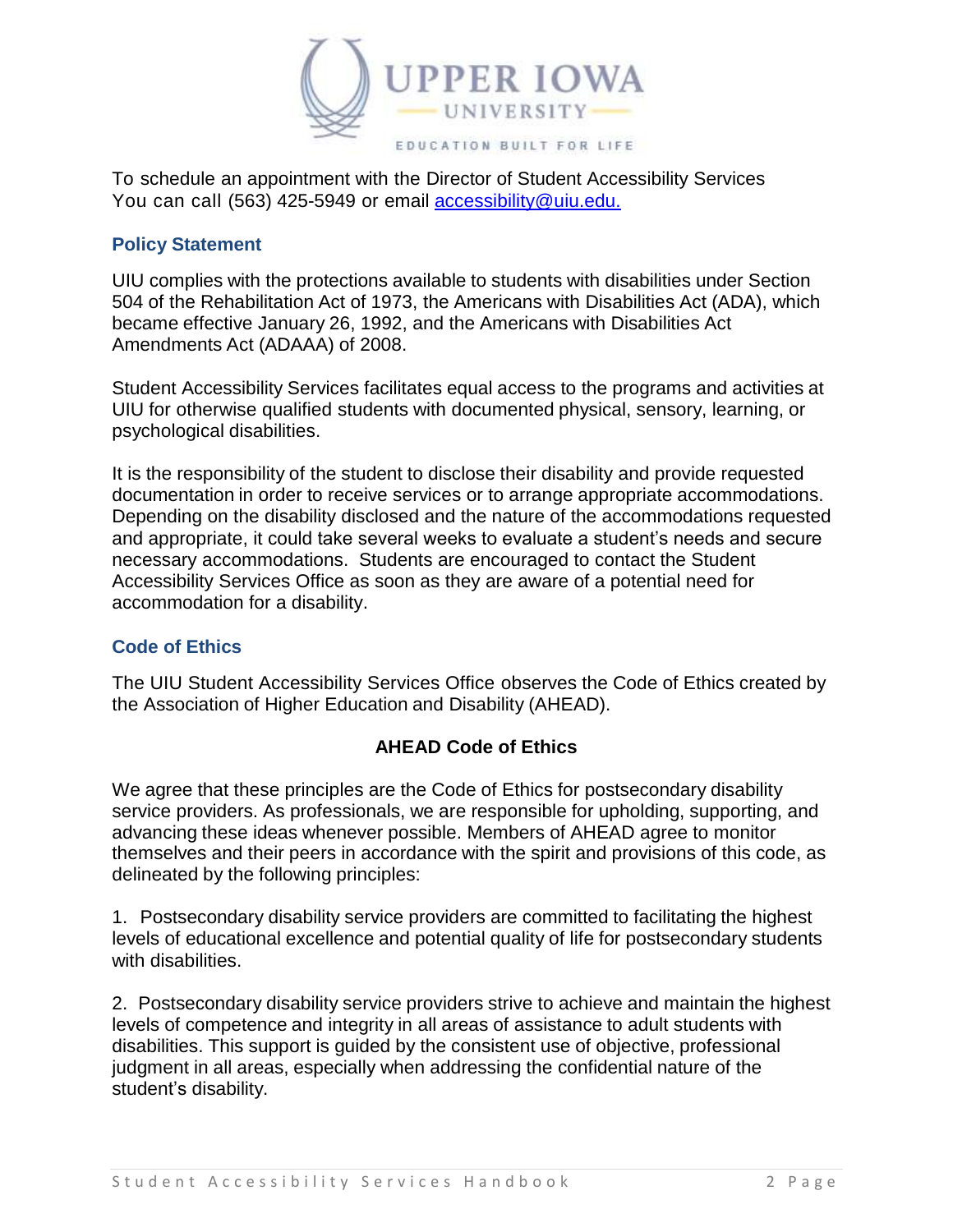

3. Postsecondary disability service providers continually participate in professional activities and educational opportunities designed to strengthen the personal, educational, and vocational quality of life for students with disabilities. This includes the on-going development of strategies, skills, research, and knowledge pertinent to the highest quality of disability service delivery whenever and wherever it occurs.

4. Postsecondary disability service providers carry out their responsibilities in accordance with AHEAD professional standards and policy guidelines for adult students with disabilities. When certified, licensed, or affiliated with other professionals or organizations, they comply with those professional guidelines as well.

5. Postsecondary service providers are actively engaged in supporting and clarifying institutional, state, provincial, and federal laws, policies, and procedures applicable to the service delivery to students with disabilities. Compliance implies that professionals will not condone or participate in any unethical or illegal acts discussed within these guidelines.

## **Confidentiality Policy**

UIU Student Accessibility Services is committed to protecting the confidentiality of students with disabilities as required or permitted by law. This office recognizes and honors the importance of the confidentiality of documents containing disability-related information, but recognizes that there are situations where releasing partial information to appropriate individuals is in the best interest of the student. The specific disability will not be disclosed by Student Accessibility Services unless the student has provided written permission for this. Information obtained by Student Accessibility Services related to a student's disability is maintained confidentially but may be released to UIU personnel when necessary to accommodate the needs of an individual student. Any discussion of disability-related information used by this office will be done so in compliance with applicable law.

#### **Guidelines**

#### **Determination of a Disability**

To qualify for an accommodation, a student must have a physical, sensory, learning, or psychological impairment that substantially limits one or more major life activities. The term "substantially limited" means that the student is unable to perform a major life activity that the average person in the general population can perform. Not all impairments rise to the level of being a disability.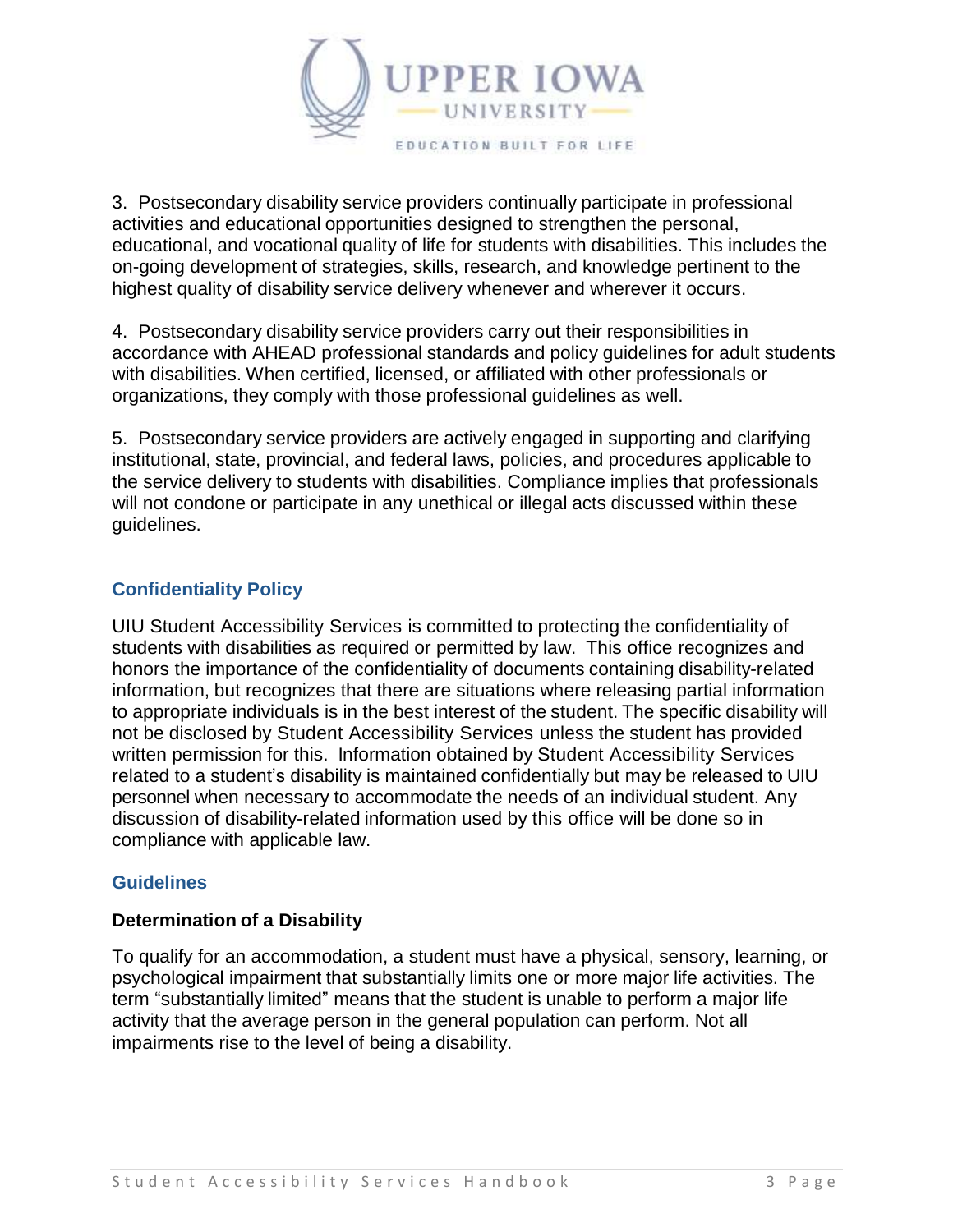

#### **Reasonable Accommodations**

Students who want to request an accommodation must contact the UIU Student Accessibility Office. The disclosure of a student's disability is voluntary, but if the student does not disclose the disability, Upper Iowa University cannot determine appropriate accommodations. The student will be required to submit documentation of disability to verify eligibility. After a student discloses a disability, and completes the required forms, the student must schedule an appointment with the Student Accessibility Services Office to review the documentation. During the appointment, and on an ongoing basis as needed, the Director and student will engage in an interactive process to determine what, if any, accommodation(s) are appropriate. This process may involve the participation of faculty members and staff, as necessary. Students are not guaranteed their preferred accommodation.

#### **Accommodation Guidelines**

UIU Student Accessibility Services understands that no two individuals are alike, which is why the Director reviews all requests on a case-by-case basis. There are no "set accommodations" for specific disabilities.

There are numerous potential accommodations available to students, including but not limited to the following:

- Small Tasks
- Preferential Seating
- Recorded Lectures
- Separate Location (quiet space)
- Books in Alternate Format
- Calculator
- Scribe for Short Answer/Essay
- Tests Read Aloud by Proctor
- Enlarged Text
- Extended Time on exams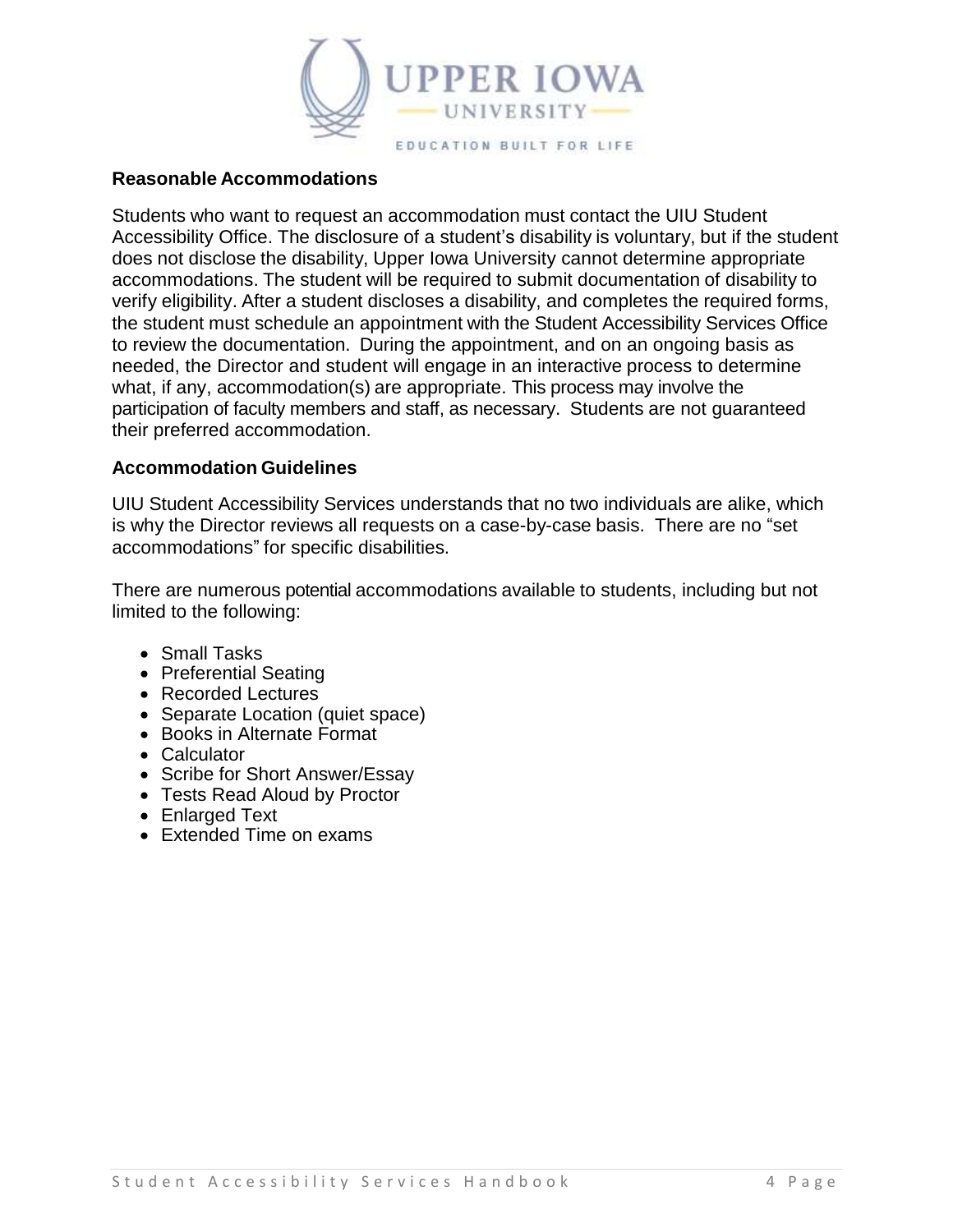

Students have the opportunity to request certain accommodations on the Student Accessibility Services Application; however, the Director will determine the reasonable accommodations UIU can provide upon thoroughly reviewing documentation.

#### **Significant Accommodations**

Some accommodations are more time-consuming than others to arrange, taking several weeks, even months, to prepare. If a student knows that significant accommodations will be necessary including, but not limited to, books in alternate format or coursework/classroom modifications, they should self-disclose their disability and make arrangements to meet with the Director as soon as possible after being accepted into the University.

#### **Documentation Guidelines**

Providing acceptable, supportive documentation is crucial to receiving the most appropriate accommodations. Documentation is required to establish both the presence of a disability and the need for accommodation. When documentation is submitted for review, it should be **current** (generally within 3-5 years) and relevant to the disability. The Director utilizes discretion in accepting older documentation of conditions that are permanent or of a slow progressive nature.

Types of supportive documentation may include, but are not limited to:

- A psycho-educational or neuro-psychological evaluation
- Relevant medical records
- A letter from a current physician or psychologist
- A recent IEP or 504 Plan
- A Support for Accommodation Request Form (SAR Form) for Iowa residents
- Documentation from The Department of Veterans Affairs

The SAR form was developed by the Iowa Department of Education as a tool for summarizing documentation, since all post-secondary institutions require acceptable documentation in order for students to receive appropriate accommodations. Iowa high schools should have these forms available upon request. If you attend an out-of- state school, you may have school personnel contact The Student Accessibility Services Office and the form can be sent via e-mail.

Some college students are required to pass a standardized national exam to continue in their education or obtain their degree (e.g. GRE, Praxis Exam). If students wish to receive accommodations for these exams, they must follow documentation guidelines established by the Educational Testing Services (ETS). By following the ETS guidelines when submitting documentation to the UIU Student Accessibility Office, both time and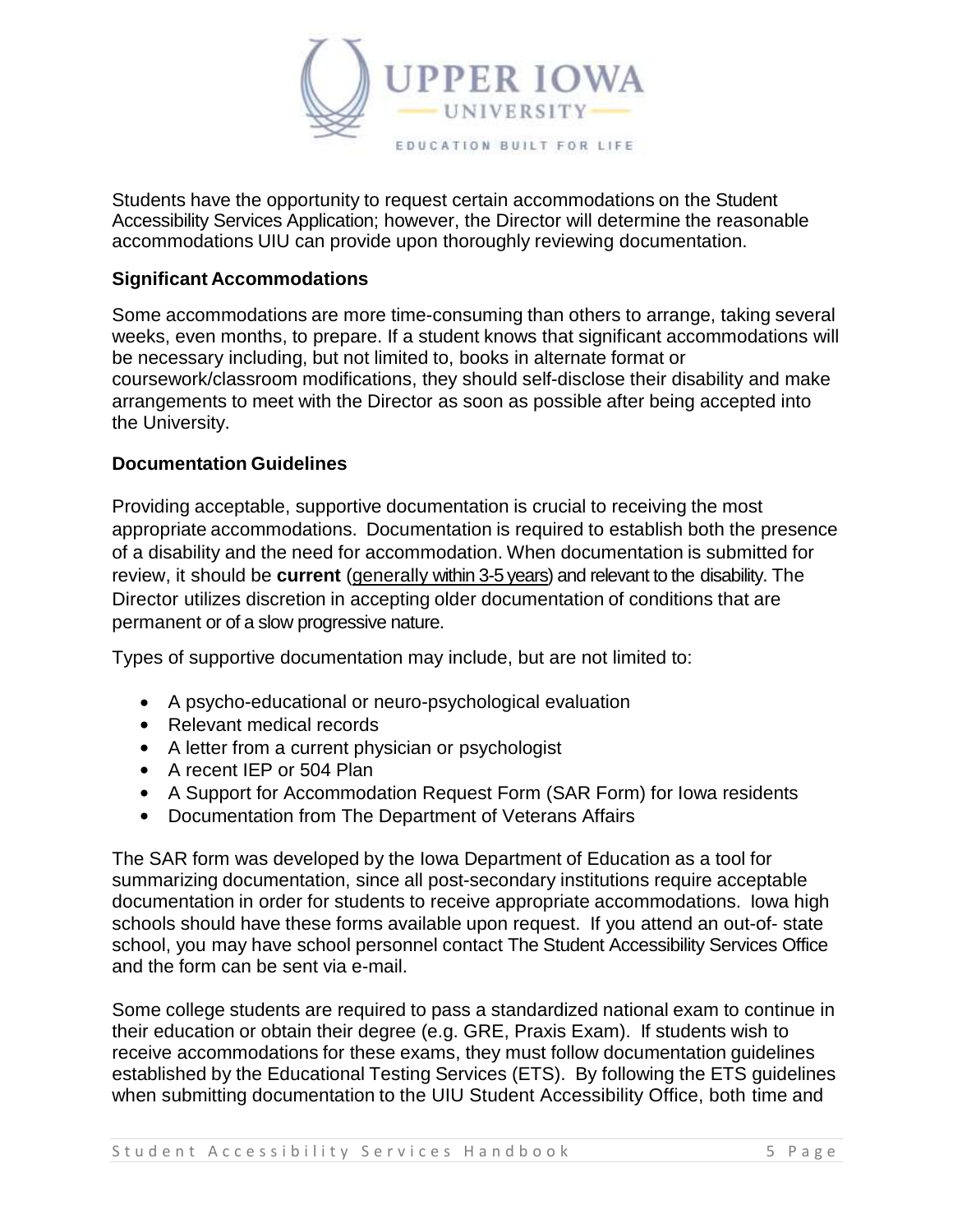

money may be saved in the future. Visit<http://www.ets.org/disabilities/documentation> to see the ETS documentation requirements.

If, while reviewing the submitted documentation, the Director finds the provided documentation is not sufficient, additional documentation may be requested.

## **Policies**

## **Alternative Testing Policy**

Providing out-of-class testing accommodations requires a significant amount of organization and planning by the Student Accessibility Office, faculty, and students. As a result, students are encouraged to complete the *Test Accommodation Form* as soon as possible, especially for midterm and final exams. All *Test Accommodation Forms* must be submitted at least 3 (three) days (excluding weekends and other days when UIU offices are closed) prior to a test. The Director will administer the tests in the testing center within the Student Life suite for those students who attend the Fayette campus. Students who attend other centers should contact their center director or academic advisor to make testing arrangements.

Those students who fail to submit a *Test Accommodation Form* (link on myuiu.edu) with sufficient prior notice will be responsible for working with their instructors to make alternative testing arrangements.

## **Extended Time**

Extra time for assignments (both in- and out-of-class assignments) should be recommended by the licensed professional who evaluated the student and is considered on a case-by-case basis. A student wishing to receive extended time for an assignment must: 1) request extra time from the instructor, in most cases no less than 24 hours before the due date to obtain approval, and 2) submit what progress has been made on the assignment, in most cases when the rest of the class members are required to turn in their work. Like all accommodations, extended time cannot be offered if it fundamentally alters the assignment, program, or activity. In addition, extended time for an assignment will usually not be granted when it affects the learning of other students in the class (e.g. class discussions, group projects, etc.).

## **Course Substitution**

In the rare case a student is unable to complete an academic course even with appropriate accommodations; the student may apply for a course substitution. Substitution of a course *must* be recommended by the licensed professional who evaluated the student and is considered on a case-by-case basis. A student desiring a course substitution must: 1) provide a written request for a substitution with an explanation of the need for the substitution; 2) provide a list of completed courses related to the subject of the course for which substitution is sought and grades earned in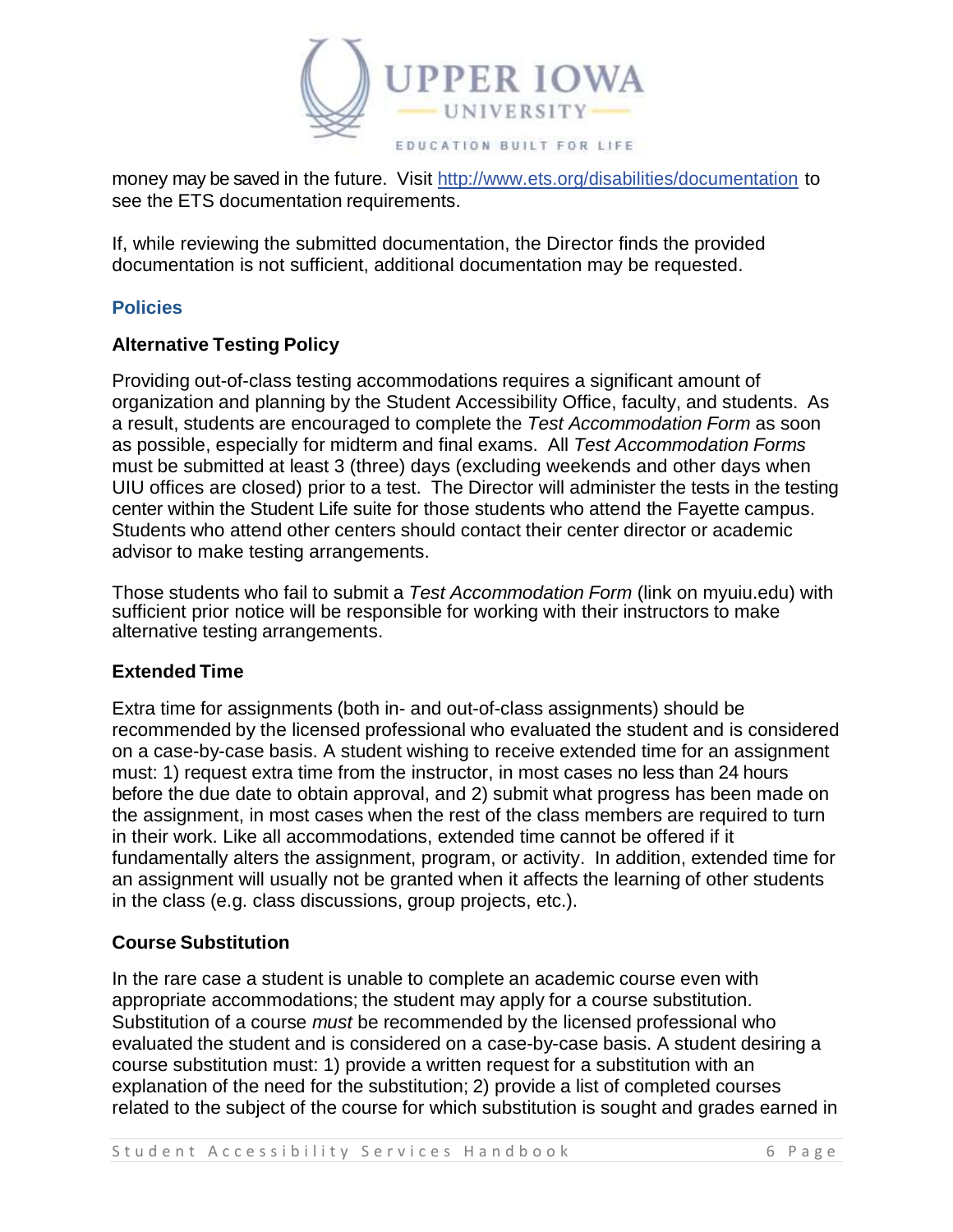

the courses; and 3) letters from high school and/or college faculty members attesting to the student's previous attempts to master the subject matter. Consideration for a course substitution requires strong, objective evidence that the student will be unable to fulfill the requirements of the course even after accessing all possible academic resources. Substitutions cannot be made for essential courses in a student's program of study.

## **Temporary Accommodations**

Temporary accommodations are temporary impairments that are not chronic, short term injuries which have little to no outstanding or lasting effect. These injuries or conditions are not considered permanent disabilities and are not qualified in most situations as a disability under federal or state law. Accommodations that are provided for the student will be assessed upon a case by case basis depending on the injury and the barriers that injury may present. Temporary accommodation letters will be sent out to the professors of the student stating the recommendations regarding accommodations. These letters are retroactive from the date they are sent to the expiration date.

Temporary impairments may include but are not limited to:

- Broken bone
- Underwent surgery
- Concussion
- Physical injury
- Pregnancy

Documentation (e.g. doctor's note, communication from athletic trainer to Student Accessibility Services Office, ER visit paperwork, discharge paper, etc.) will be needed before the letters are sent out to professors, unless the temporary impairment is not obvious or already known. For impairments which are obvious or already known, the student will have 10 business days to send in documentation to the Director of Student Accessibility Services. If the student fails to send documentation in the 10 business days, then the temporary accommodation letter will expire and a new letter will not be sent until documentation is received.

Temporary accommodations can occur at any point in the session, hence it is important for the student to communicate to their professors along with the Director of Student Accessibility Services.

#### **Parking**

All parking requests will be reviewed on a case-by-case basis. Student Accessibility Services will consult with the Director of Residence Life or the Center Director to arrange this accommodation. Of course, designated handicapped parking spaces may be used by any person with the legally required documentation.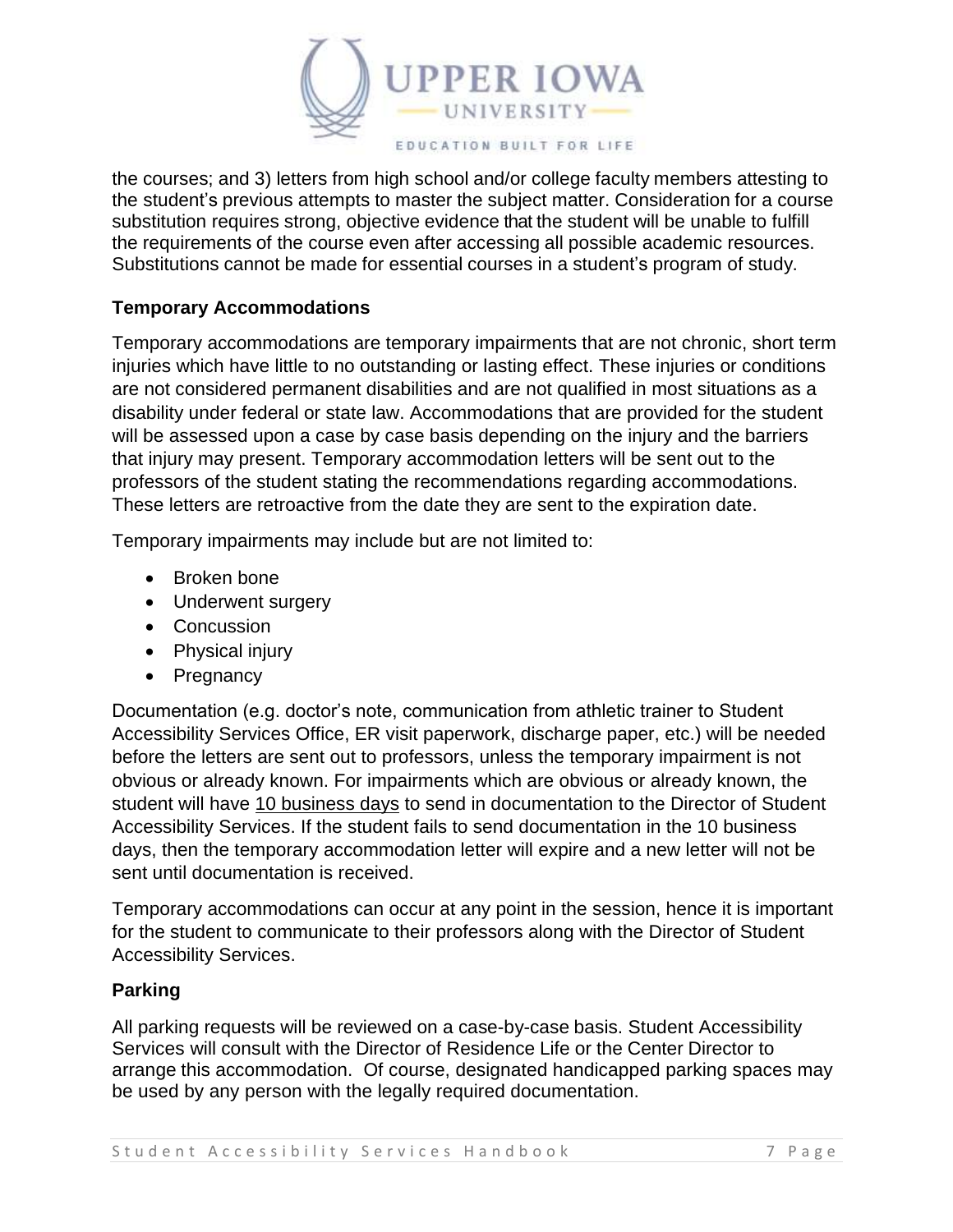

## **Housing**

All housing requests will be reviewed on a case-by-case basis. The Student Accessibility Services will consult with the Director of Residence Life to arrange this accommodation.

#### **Food Service**

All dining requests will be reviewed on a case-by-case basis. The Director will consult with the Director of Residence Life and the Dining Service Director to arrange this accommodation.

#### **Grievance Policy**

UIU Student Accessibility Services makes every effort to work with each student to provide the most appropriate accommodations. If at any point in time the provided services are not meeting the needs of a student, he or she is encouraged to bring concerns to the attention of the Director. If further assistance is necessary, the student may contact the Assistant Vice President for Student Life.

#### **Formal Grievance Procedures**

(See: [http://www.uiu.edu/studentlife/complaint/complaint.html\)](http://www.uiu.edu/studentlife/complaint/complaint.html)

The University provides procedures to insure that all student grievances and complaints will be given a fair hearing. The following procedures have been established as the formal grievance or complaint procedures.

To initiate the formal process, complete the Student Complaint Form on the UIU website (See: [http://www.uiu.edu/studentlife/complaint/complaint.html\)](http://www.uiu.edu/studentlife/complaint/complaint.html). When the form is submitted, the student will receive a response with instructions.

The Assistant Vice President of Student Life will review the submissions and ensure the complaint is directed to the appropriate supervisor/department head for further investigation and the assignment of a hearing committee. The supervisor/department head will conduct an investigation which includes gathering written statements from all parties involved. The documentation will be held on file until the complaint is resolved through the formal procedures.

## **Service Animal Policy**

A service animal is any dog that is individually trained to do work or perform tasks for the benefit of an individual with a disability, including a physical, sensory, psychiatric, intellectual, or other mental disability. Other species of animals, whether wild or domestic, trained or untrained, are not considered to be service animals. The work or tasks performed by a service animal must be directly related to the handler's disability.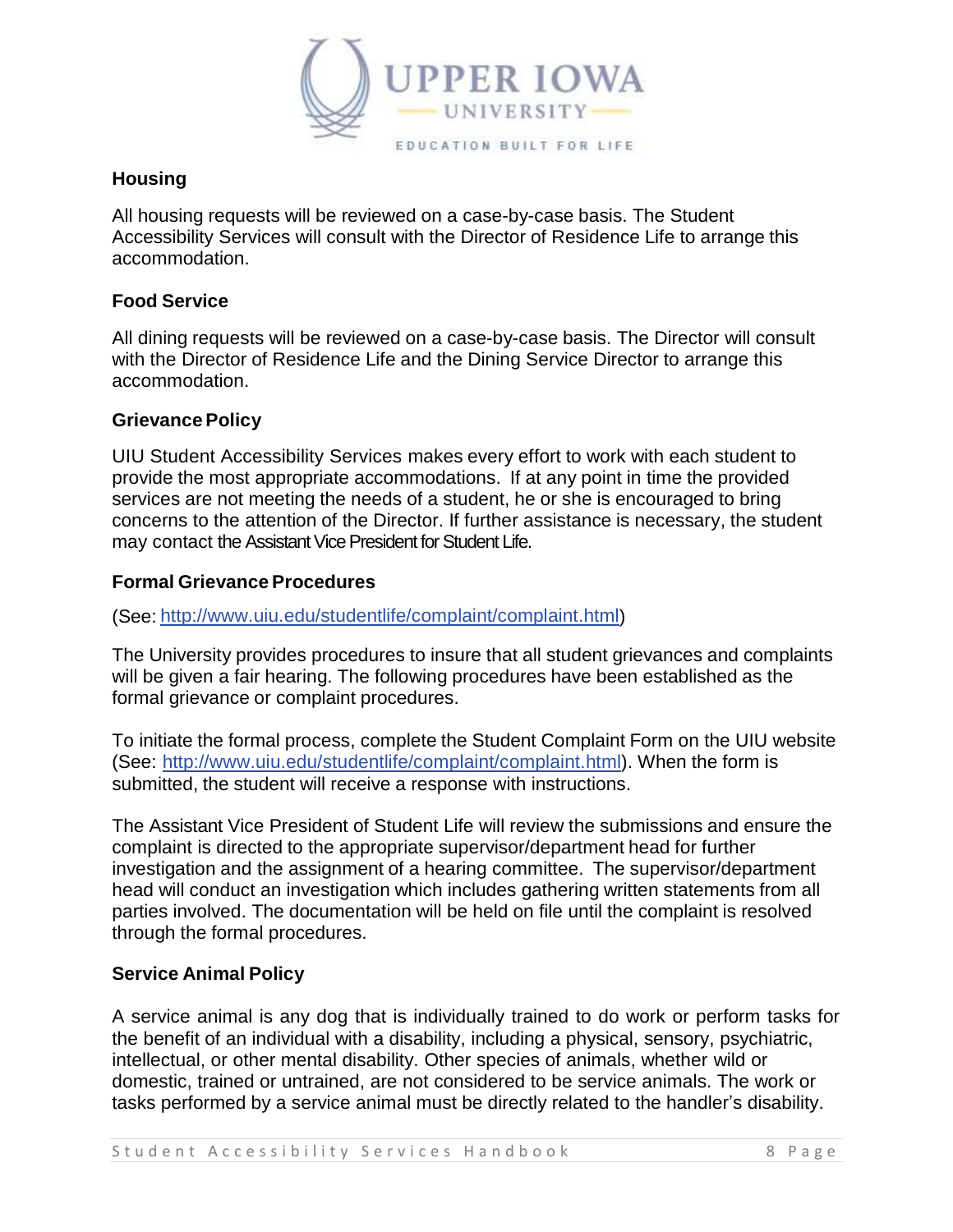

Examples of work or tasks include, but are not limited to, assisting individuals who are blind or have low vision with navigation and other tasks, alerting individuals who are deaf or hard of hearing to the presence of people or sounds, providing non-violent protection or rescue work, pulling a wheelchair, assisting an individual during a seizure, altering individuals to the presence of allergens, retrieving items such as medicine or the telephone, providing physical support and assistance with balance and stability to individuals with mobility disabilities, and helping individuals with psychiatric and neurological disabilities by preventing or interrupting impulsive or destructive behaviors.

The crime deterrent effects of an animal's presence and the provision of emotional support, well-being, comfort, or companionship generally *do not constitute work or tasks and as such do not meet the definition of a service animal.* 

#### **Retention of Disability Documentation**

All documentation will be kept on file with the Student Accessibility Services Office for a minimum of five (5) years after a student leaves Upper Iowa University.

#### **Rights and Responsibilities**

#### **Students**

Students with disabilities who are otherwise qualified will be provided:

- Accommodations required by law with the goal of equal access to postsecondary education, co-curricular programs, services, student employment opportunities, activities and facilities available at UIU
- Appropriate effective accommodations, academic adjustments, or auxiliary aids based on documented needs
- Appropriate confidentiality regarding disability-related information to the extent required by law
- Information in accessible formats

Students with disabilities who need accommodations are responsible for:

- Self-identifying as needing accommodations with the Student Accessibility Services **Office**
- Supplying requested documentation to verify the need for accommodations
- Communicating with Student Accessibility Services to verify the effectiveness of accommodations
- Maintaining academic standards
- **Renewing accommodation arrangements each semester with Student Accessibility Services**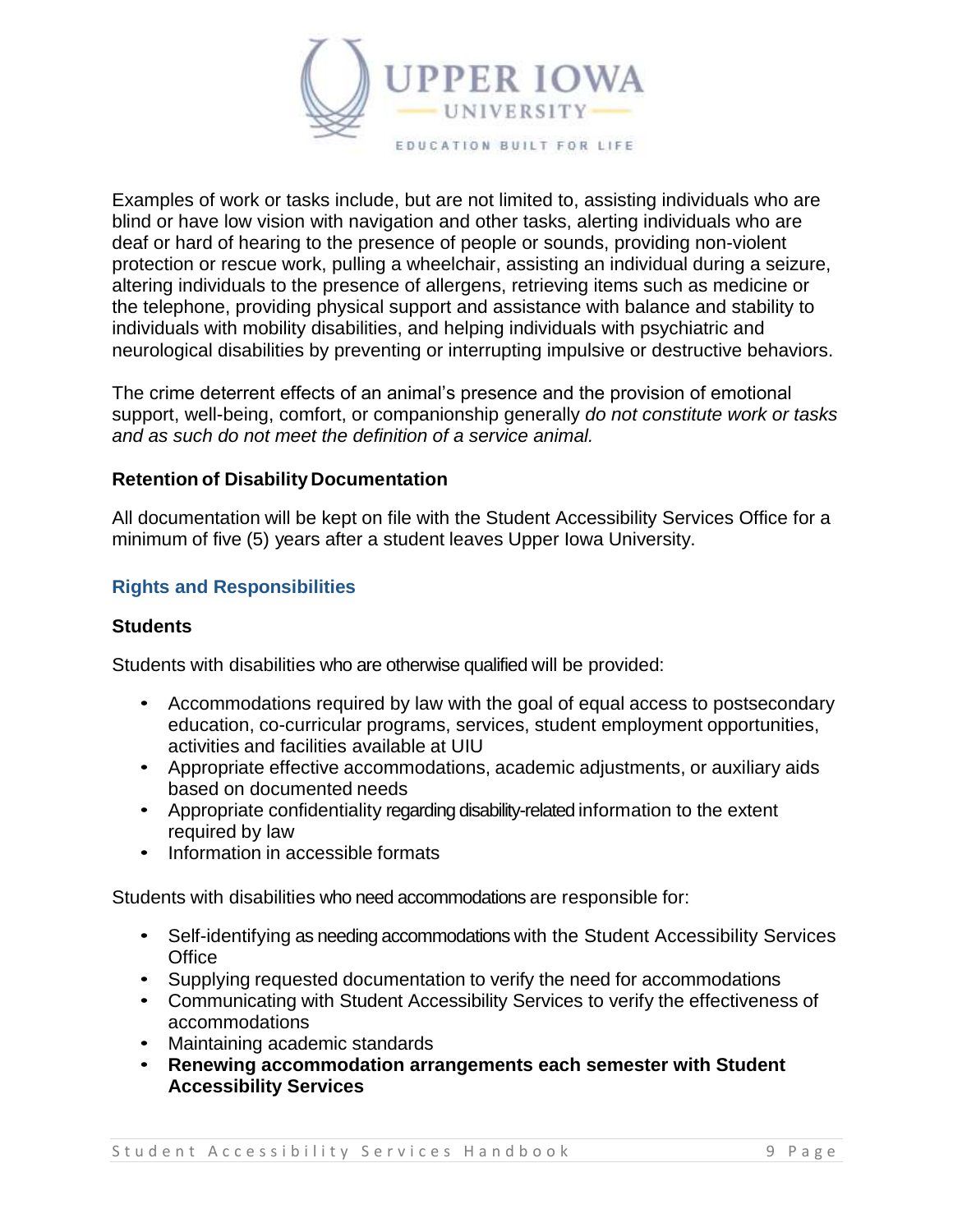

• Consulting with instructors at the beginning of each semester to discuss accommodation needs.

#### **Upper Iowa University**

Upper Iowa University will:

- Establish essential functions, abilities, skills, knowledge and standards for courses, programs, services, jobs, activities or facilities and to evaluate students on this basis
- Determine the appropriate standards in developing, constructing, remodeling, and maintaining facilities
- Require students requesting accommodations to provide a *completed Accessibility Services application* with all signatures included
- Have appropriate staff discussions regarding students and their disabilities in order to implement requested accommodations (particularly instructional accommodations)
- Require that all students follow University/Department policies and procedures and meet course or program requirements and standards
- Notify Student Accessibility Services if a student receiving services through the office is not following the institution's Code of Student Responsibility as stated in the [UIU Student](https://uiu.edu/about/policies-reports/student-handbooks/) Handbook.
- Challenge an accommodation request if they believe that the accommodation would significantly alter the fundamental nature of the course or program
- Offer suggestions for additional accommodations that may benefit a student

Upper Iowa University, through its faculty and staff, has responsibility to:

- Provide information to faculty, staff, students and guests with disabilities in accessible formats upon request
- Respect the confidential nature of a student's disability
	- NOTE: In accordance with the ADA, faculty does not have the right to question whether a disability exists or to examine a student's disability documentation when the disability has been sufficiently documented and is on file with Student Accessibility Services. The signature of the Director on the Accommodations Contract will act as guarantee that the student has provided satisfactory documentation of the disability and requested accommodations. (Students, however, may sign a release of information so that the Director can share information about the student's disability with faculty or staff if they so choose).
- Provide appropriate accommodations in a fair, nonjudgmental and timely manner.
- Include a statement on course syllabi regarding academic accommodations through UIU Student Accessibility Services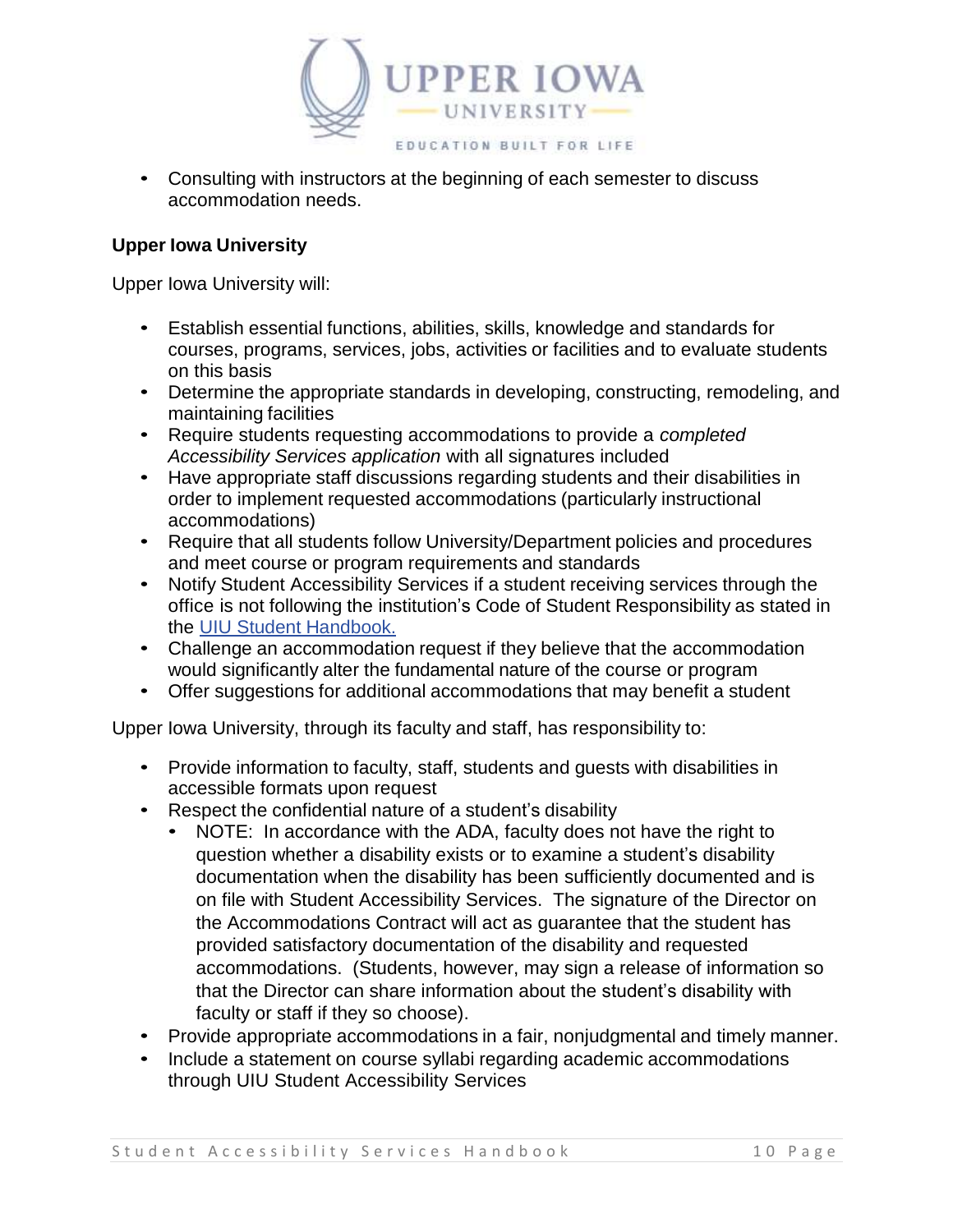

- Assess the effectiveness of various accommodations in allowing students to meet essential course requirements
- Incorporate sound educational principles and instructional strategies into course presentation

## **Upper Iowa University Student Accessibility Services**

Student Accessibility Services has the right to:

- Require professional documentation of a student's disability
- Deny a request for accommodations or auxiliary aids and services, and/or barrier removal in facilities if the documentation does not support the request or if the individual fails to provide appropriate documentation
- Deny requested accommodations that impose a fundamental alteration on a program or activity of the university or imposes an undue burden on the **University**

Student Accessibility Services has responsibility to:

- Determine eligibility for accommodations and services by assessing, on a caseby-case basis, the effect of a student's disability on their ability to access programs, services, and activities based on appropriate documentation
- Maintain appropriate confidentiality for student disability documentation
- Recommend individualized and reasonable accommodations based upon the student's documentation

#### **Evaluation and Resources**

For those students who wish to receive accommodations but do not have proper documentation, there are several local agencies who conduct evaluations/assessments (students are responsible for all costs associated with being evaluated). Below are several providers who offer evaluation/assessments. This list is not comprehensive. There are a number of other individuals who may be qualified to provide evaluations. Although UIU Student Accessibility Services attempts to pass along current information, agencies may change their services and costs. It is important to inquire about costs and services when making contact with an agency (this information was last updated June 2016).

#### **Locations near Fayette, Iowa Campus:**

*Counseling & Family Centered Services Behavioral Therapy & Academic Consultation & Assessment*

Student Accessibility Services Handbook 11 Page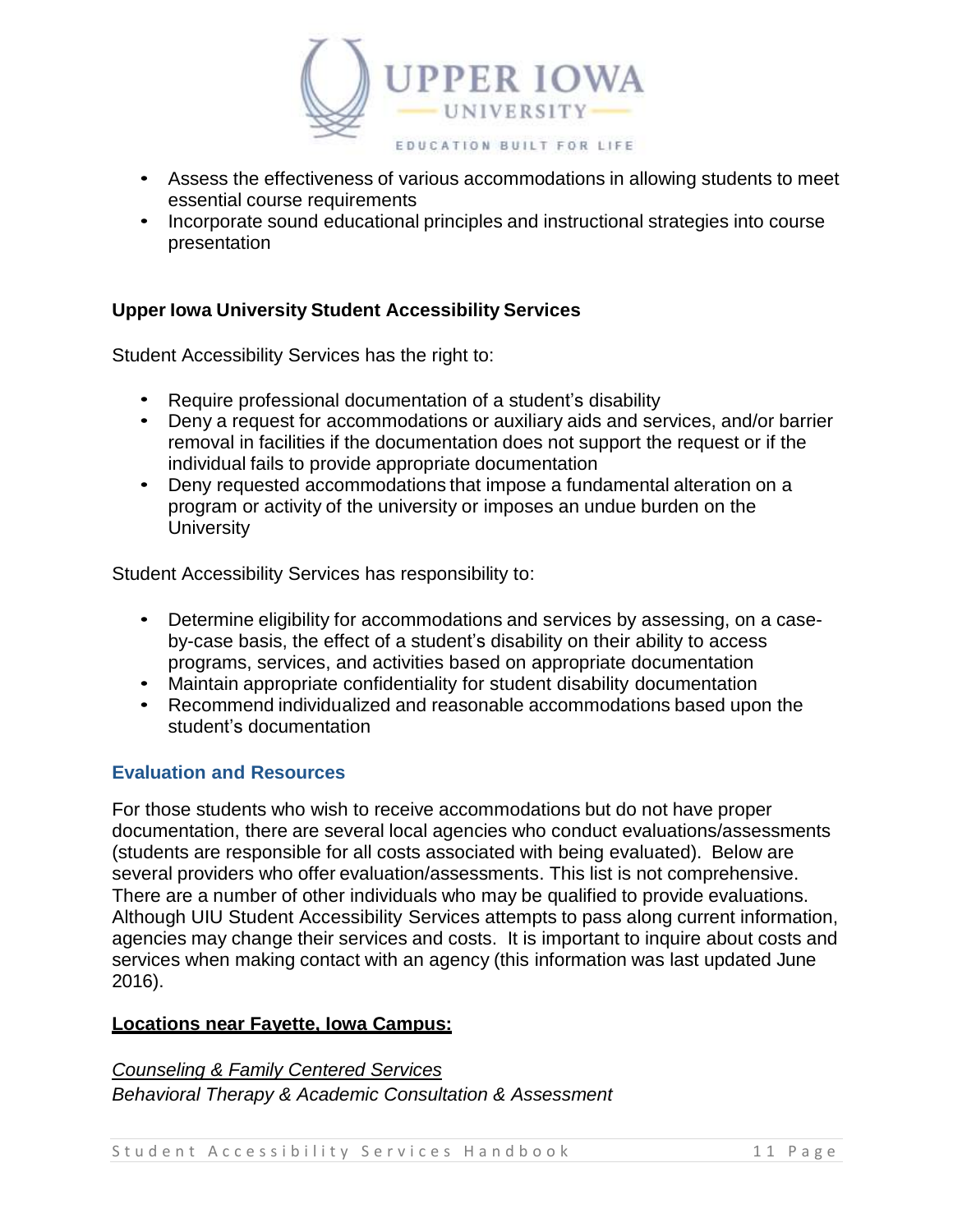

951 N. Linn, Suite 3 New Hampton, IA 50659 Phone: (641) 394-2505

319 ½ HWY 150 N. West Union, IA 52175

100 1st Ave SW Waucoma, IA 52171 (563) 776-4060

Website: none Service*:* Testing full evaluation (ADHD and Psychological)

## *Child Health Specialty Clinics*

212 8th Avenue SE Oelwein, IA 50662 Phone: (319) 283-4135 or (866) 279-5023 Toll free Website: [www.chsciowa.org](http://www.chsciowa.org/) Service: Behavioral evaluation, ADHD, learning disabilities, full evaluation \*\* Provide services up to age 21

## *Domestic & Sexual Abuse Resource Center*

Decorah, IA 52101 Phone: (563) 382-2989 or (800) 383-2988 Toll free Crisis Line Website: [www.helpingservices.org](http://www.helpingservices.org/) Service: Counseling and advocacy for survivors of sexual assault and domestic violence; Support groups available periodically

#### *Lighthouse Professional Counseling Services*

1111 Paine St. Hawkeye Plaza Decorah, IA 52101 Phone: (563) 382-1900 Website: None Services: Substance abuse evaluations; counseling for children and adults

# *Northeast Iowa Behavioral Health (Main Location)*

905 Montgomery St.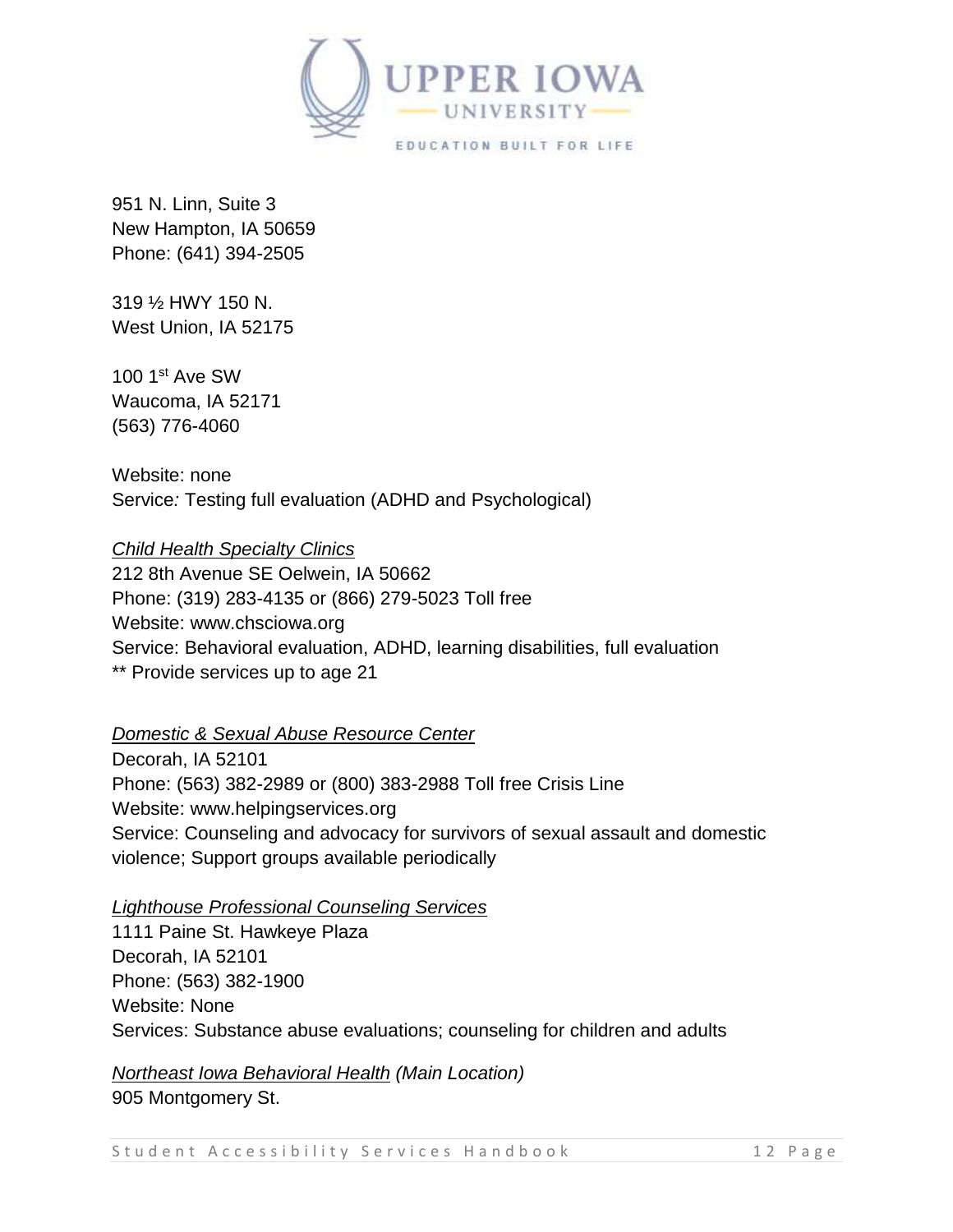

Decorah, IA 52101 Phone: (563)-382-3649 or 1-800-400-8923 (24-hour crisis line) Website: [www.neibh.org](http://www.neibh.org/) Services: General mental health and substance abuse counseling They have clinics in Waukon, Elkader, Cresco, West Union, and Oelwein.

*Counseling and Assessment Service*

515 2nd St. NE Independence, IA 50644 Phone: (319) 334-6820 Website: [www.counselservice.com](http://www.counselservice.com/) Services: psychological evaluation, psychoeducational assessments, psychotherapy, counseling

## *Medical Associates Clinic, P.C.*

1000 Langworthy Dubuque, IA 52001 Phone: (563) 584-3441 Website: [www.mahealthcare.com/medical-services/clinic-primary-specialty](http://www.mahealthcare.com/medical-services/clinic-primary-specialty-)care/pediatric-psychology/ Services: Psycho-educational evaluations for diagnosing LD, ADHD, and psychiatric **Disorders** 

## **Locations near Waterloo, Iowa Center:**

*Cedar Valley Neuropsychology Services* 209 Franklin Street Suite A2 Cedar Falls, IA 50613 Phone: (319) 242-8226 Website: [www.cedarvalleyneuro.org/](http://www.cedarvalleyneuro.org/) Services: evidence-based treatments (rehabilitation focus) as well as research-based neuropsychological evaluations.

#### *Conditt Psychological Services*

2708 Bicentennial Drive Cedar Falls, IA 50613 *Phone*: (319) 277-1020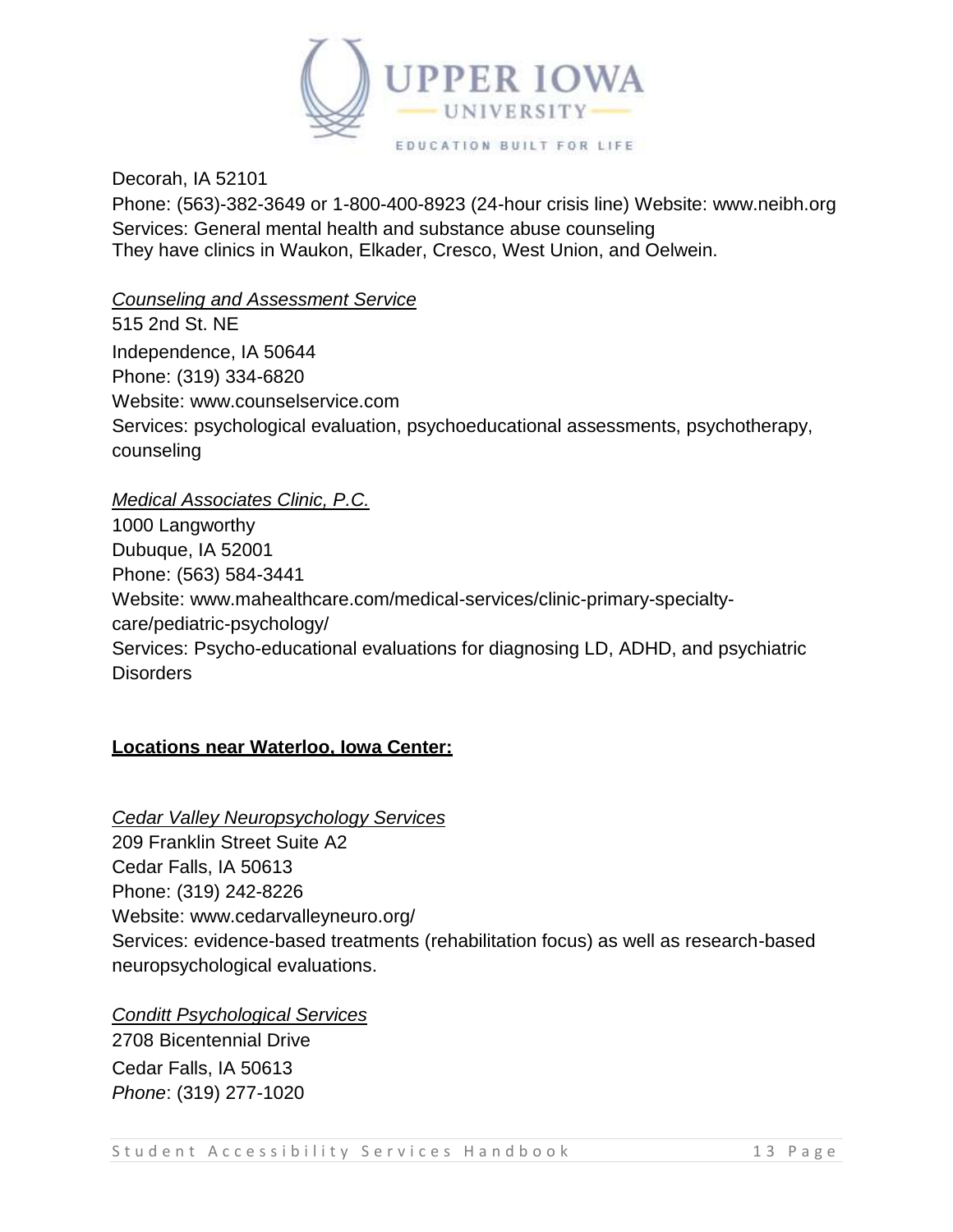

#### Website: [www.conditt.org](http://www.conditt.org/)

*Services*: Individual therapy for children, adolescents and adults, depression, anxiety, ADHD, and Asperger's Syndrome, psychological, behavioral, and intellectual assessment

#### *Steiner & Associates*

16 East Main Street, Suite 200 Marshalltown, Iowa 50158 *Phone:* (641) 844-1200 or (877) 944-1200 toll free Website: [www.steinerpsych.com](http://www.steinerpsych.com/) Services: Specializes in child, adolescents, adults and families

## **Locations near Cedar Rapids, Iowa Center:**

## *Mercy Family Counseling*

1340 Blairs Ferry Road Hiawatha, IA 52233 Phone: (319) 398- 6575 Website: [www.mercycare.org/services/family-counseling](http://www.mercycare.org/services/family-counseling) Services: *ADHD evaluation and treatment*, *psychological, neurodevelopmental and neurobehavioral testing, counseling*

#### *Cedar Centre Psychiatric Group*

1730 First Ave NE Cedar Rapids, IA 52402 Phone: (319) 365-3993 Website: [www.cedarcentrepsych.com](http://www.cedarcentrepsych.com/) Services: Psychological evaluation and counseling

## *Associates for Behavioral Healthcare* 1510 Boyson Rd. Hiawatha, IA 52233 Phone: (319) 396-1066 Counseling and assessments

*Family Psychology Associates* 1221 Center Point Road NE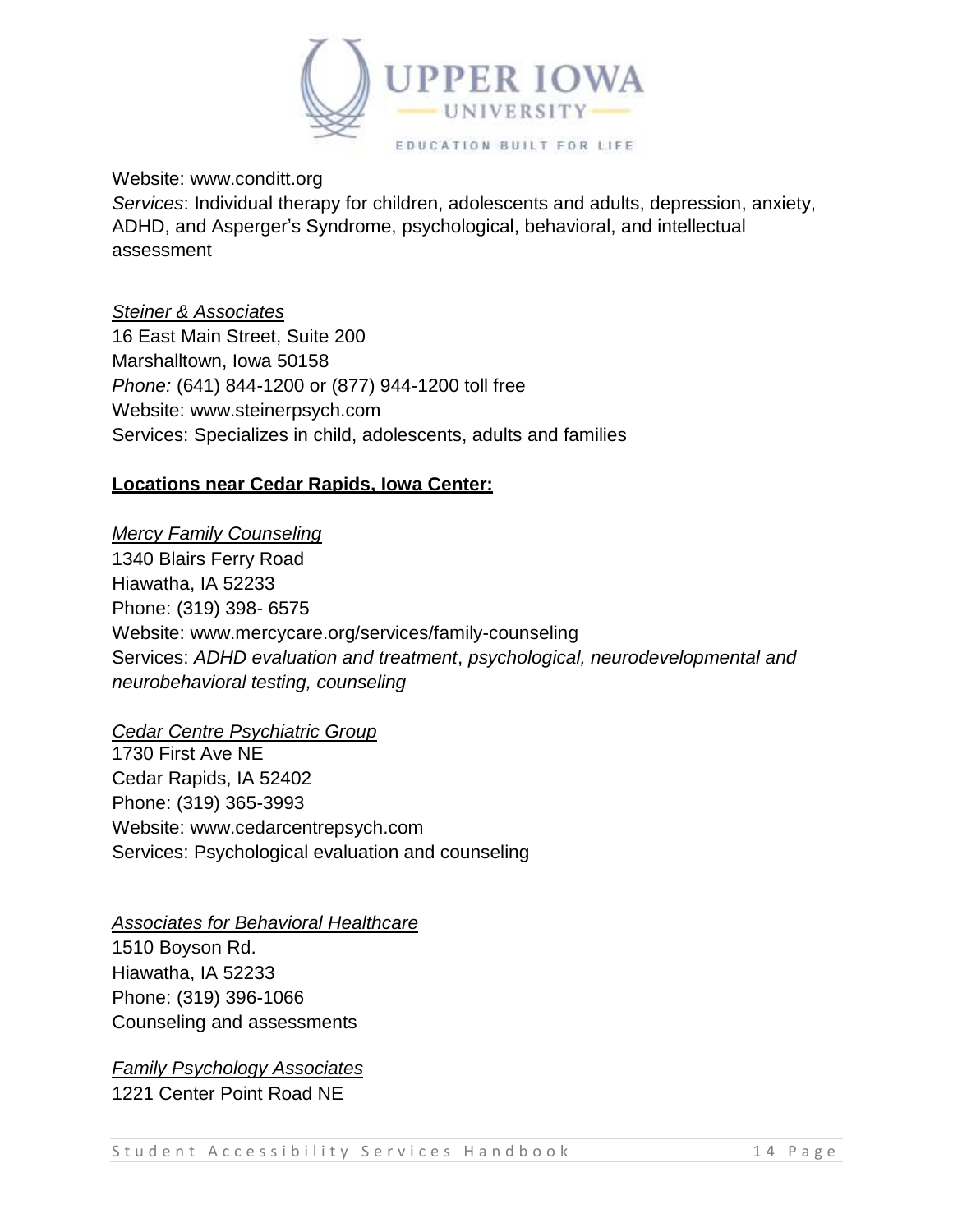

Cedar Rapids, IA 52402 Phone: (319) 378-1199 Website: [www.familypsychologyassoc.com](http://www.familypsychologyassoc.com/) Services: Assessments for ADHD, familiar working with college students.

*Center for Disabilities and Development University of Iowa Stead Family Children's* 

*Hospital* 100 Hawkins Drive #213 CDD Iowa City, IA 52242 Phone: (319) 353-6456 or (877) 686-0031 Toll free Website: [www.uichildrens.org/cdd](http://www.uichildrens.org/cdd)

*Gersh, Hartson, Payne and Associates, P.C*.

373 Scott Court - Suite A Iowa City, IA 52245 Phone: (319) 338-9960 Website: [www.ghapsych.com](http://www.ghapsych.com/) Services: Counseling/therapy sessions; assessments for ADHD and other learning disorders, conduct assessments frequently for the UIHC

*Anderson, Arnold, and Partners, L.L.P.*

209 E Washington St, Suite 202 Iowa City, IA 52240 Phone: (319) 354-3232 Website: [www.andersonarnold.com](http://www.andersonarnold.com/) Services: psychotherapy, counseling, and psycho-diagnostic service including ADHD and other learning difficulties

*Belin-Blank Center* 600 Blank Honors Center University of Iowa Iowa City, IA 52242 Phone: (319)-335-6148 Website: www2.education.uiowa.edu/belinblank/clinic Services: Evaluations for diagnosing learning disabilities and social-emotional concerns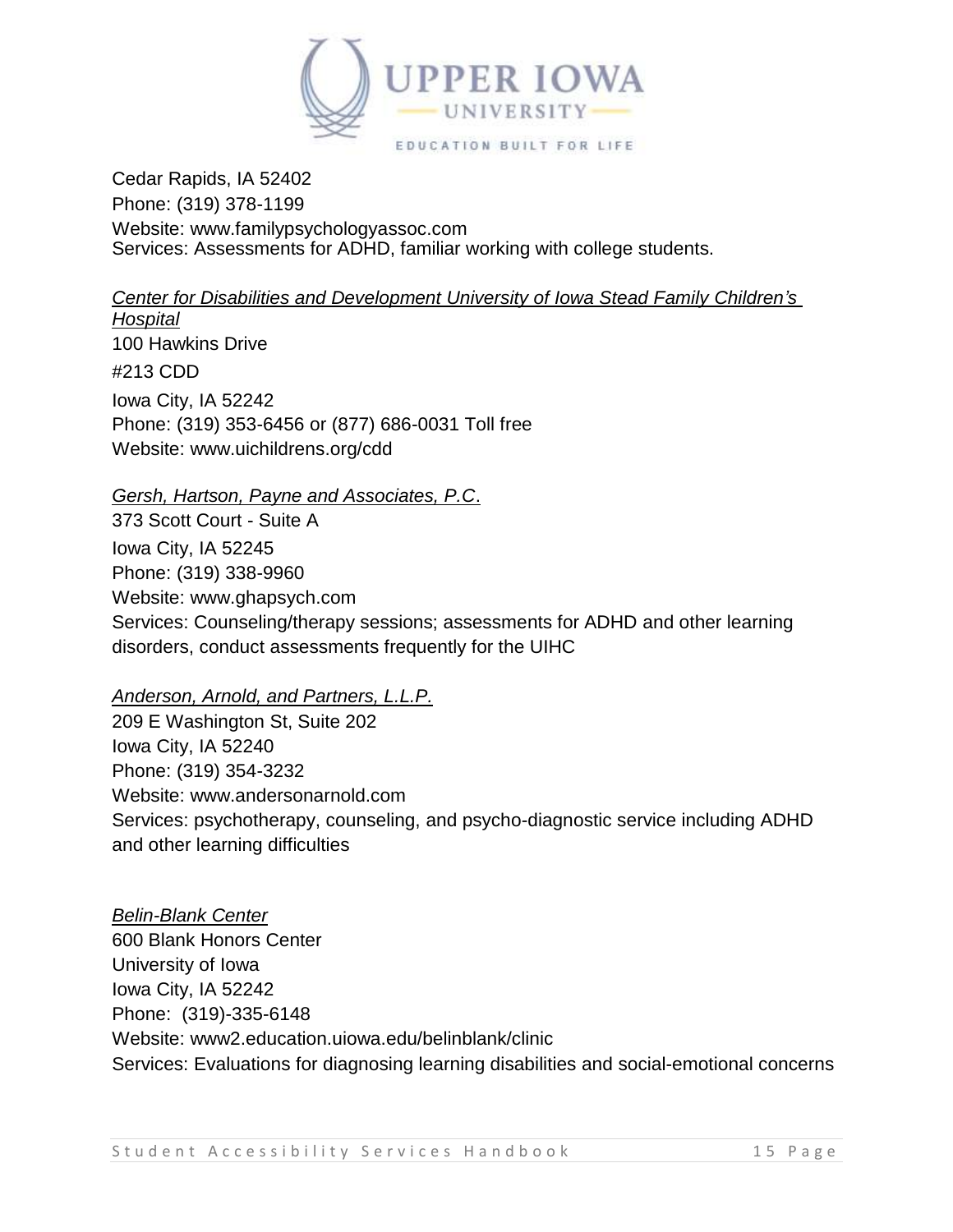

## **Locations near Des Moines, Iowa Center:**

#### *Child Psychiatry Associates*

939 Office Park Rd, Suite 200 West Des Moines, IA 50265 Phone: (515) 288-5570 Website: none Services*:* Assessment and treatment of learning disabilities – Services all ages

#### *Innovative Learning Professionals*

2130 Grand Ave. Suite B Des Moines, IA 50312 Phone: (515) 270-0280 Website: [www.innovativelearningpros.com](http://www.innovativelearningpros.com/) Services*:* Assessment and treatment of learning disabilities

#### *Bruce Dawson, Ph.D.*

4313 University Ave Des Moines, IA 50311 Phone: (515) 255-4211 Website: none Services: Assessment for learning disabilities and neurological issues, works with doctors for medication management.

## *Catalina D'achiardi Ressler, Ph.D.*

1045 76<sup>th</sup> Street, Suite 3030 West Des Moines, IA 50266 Phone: (515) 994-0190 Service: Assessment and treatment of ADHD and other learning disabilities

#### *Pathways Clinic Associates*

1200 Valley West Dr. St. 206-01 West Des Moines, IA 50266 Phone: (515) 223-5511 Website: [www.pathwaysgroup.com](http://www.pathwaysgroup.com/) Services: Patient-centered healthcare management consultation and assessment

#### *Ames Counseling and Psychological Services*

Student Accessibility Services Handbook 16 Page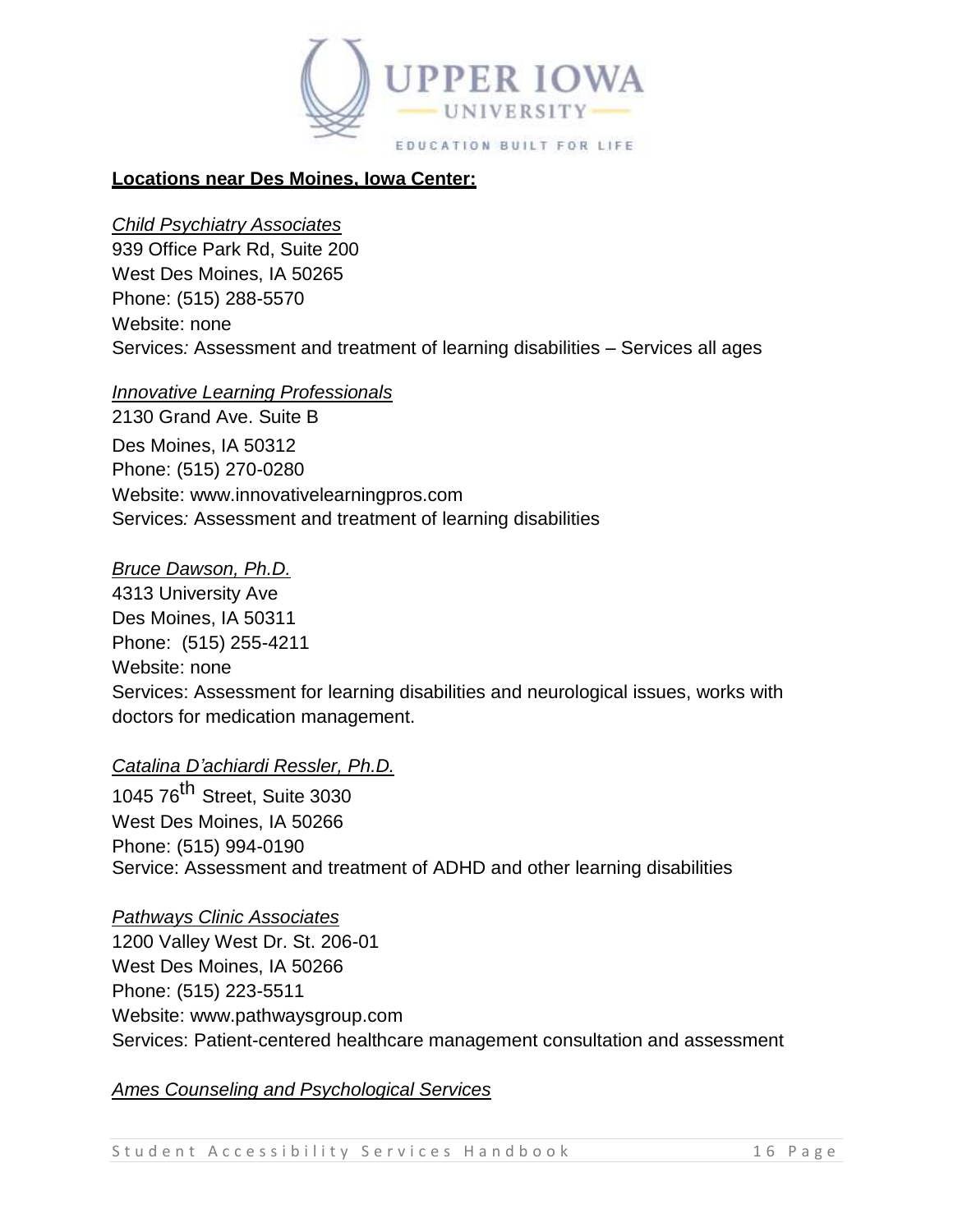

3600 W. Lincoln Way, Suite 4 Ames, IA 50014 Phone: (515) 239-4410 Website: [www.amespsych.com](http://www.amespsych.com/) Services: Evaluations for ADHD and learning disabilities

## *Central Iowa Psychological Services*

223 S. Walnut Ave Ames IA 50010 *Phone:* 515-233-1122 Also services at: 3737 Woodland Ave, St 415 West Des Moines, IA 50266 Phone: 515-222-1999 Website: iowacounseling.com/ Services: Psychological evaluations and counseling

## **Locations near Quad Cities Center (Iowa-Illinois):**

*Karen Wickwire, Ph.D*. 1035 Lincoln Rd #308 Bettendorf, IA 52722 Phone: (563) 607-5101 Website:https://therapists.psychologytoday.com/rms/name/Karen\_Wickwire\_PhD\_Bette ndorf\_Iowa\_60122 Services: Psychological testing and evaluations

#### *Genesis Psychology Associates*

4455 E. 56<sup>th</sup> Street Davenport, IA 52807 Phone: (563) 355-2577 Website: [www.genesishealth.com/care-treatment/behavioral-health/psych\\_associates](http://www.genesishealth.com/care-treatment/behavioral-health/psych_associates) Services: Psychological and learning disability evaluations

#### *Child and Family Psychology Center*

3919 16<sup>th</sup> Street Moline, IL 61265 Phone: (309) 797-6979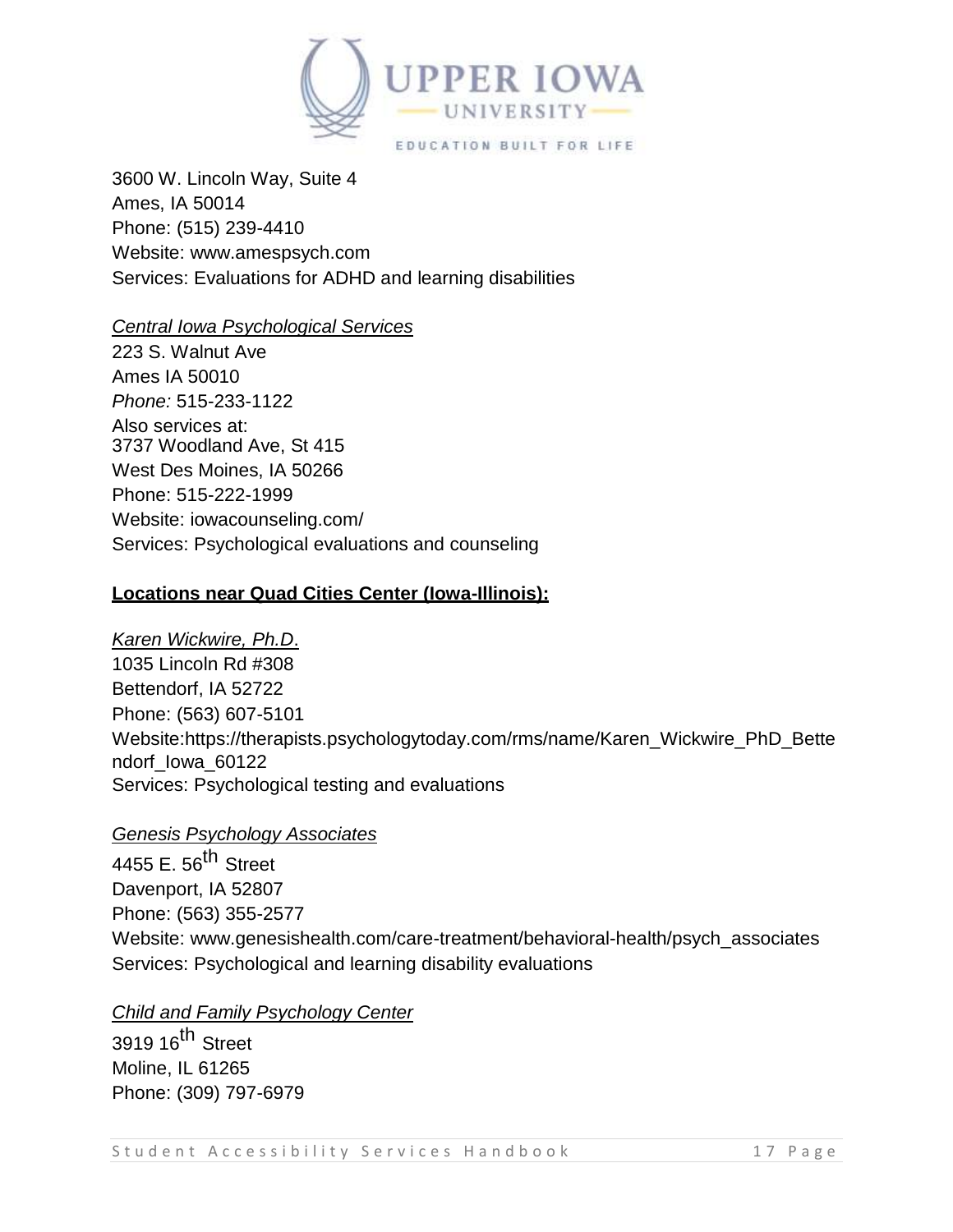

Website: none Services: Psychological evaluations, ADHD testing

## *Adolescent Child and Couple Psychology*

2208 7<sup>th</sup> Avenue Rock Island, IL 61201 Phone: (309) 761-4842 Services: psychological assessments and counseling

## **Location near Rockford, Illinois Center:**

*Compass Behavioral Health* 5301 East State Street Rockford, IL 61108 Phone: (866) 874-5381 Website: [www.compass-behavioral-health.com](http://www.compass-behavioral-health.com/) Services: Testing and evaluation for psychological and cognitive impairments

## **Locations near Madison, Wisconsin Center:**

*Hurd Counseling and Educational Psychology* 55 Oaks Corporate Center 700 Rayovac Drive, Suite 114 Madison, WI 53711 Also services at: 2405 Schofield Avenue, Suite 250 Weston, WI 54476 Phone: (608) 228-0750 Website: [www.hurdpsychology.com/](http://www.hurdpsychology.com/) Services: Psychological and cognitive ability evaluations

#### *The Psychology Center*

High Point Plaza 7617 Mineral Point Road, Suite 300 Madison, WI 53717 Phone: (608) 833-9290 Website: [www.tpcmadison.com](http://www.tpcmadison.com/) *Services:* Psycho-educational and ADHD testing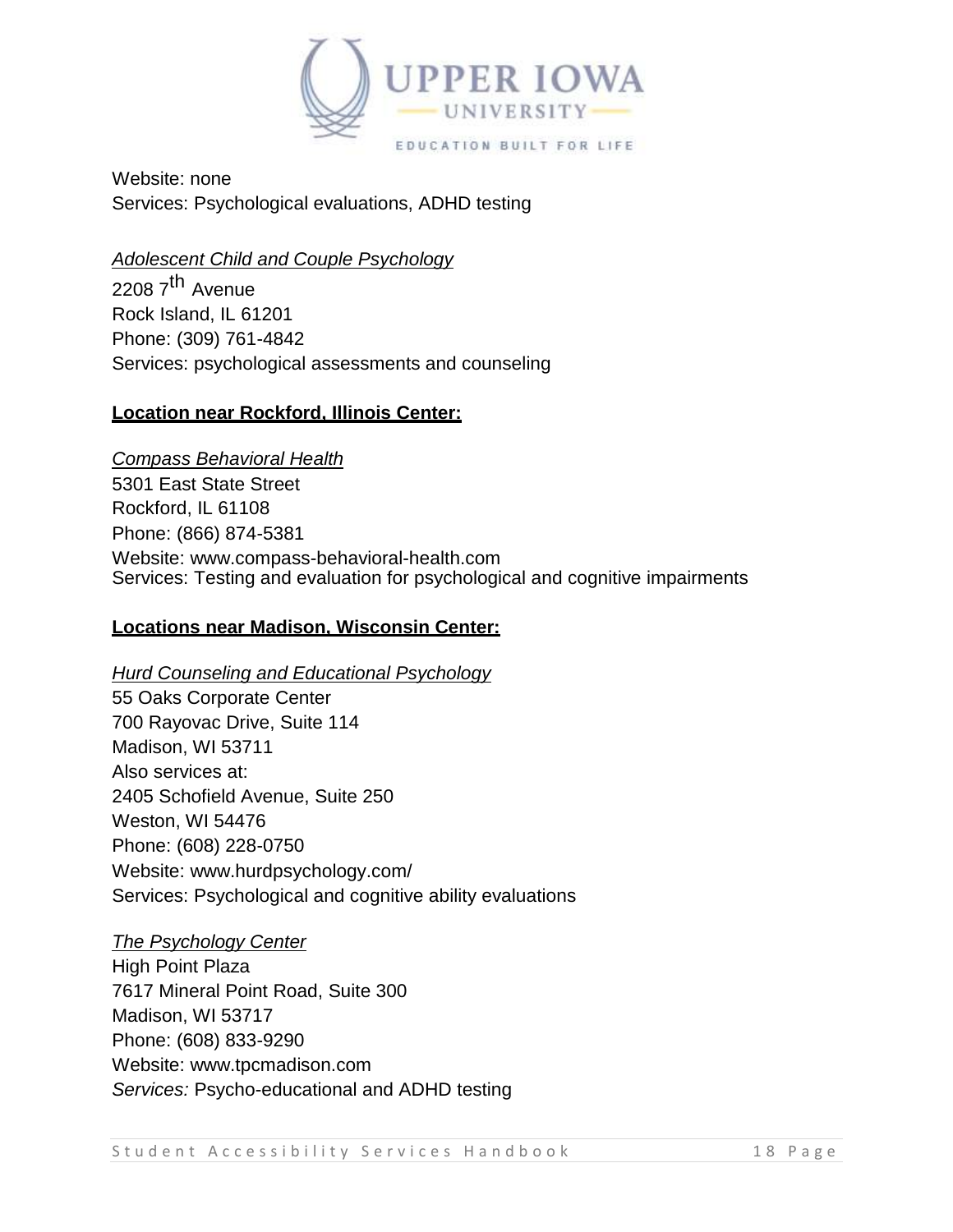

## **Locations near Milwaukee, Wisconsin Center:**

#### *Medical Psychology Associates*

6110 North Port Washington Road Milwaukee, WI 53217 Also services at: 6520 West Layton Avenue, Suite 206 Milwaukee, WI 53220 Phone: (414) 962-1000 Website: [www.medpsychassociates.com/contact.php](http://www.medpsychassociates.com/contact.php) Services: Neuropsychological evaluations

*Lighthouse Clinic* Psychological Testing Center 2524 E. Webster Place, Suite 203 Milwaukee, WI 53211 Phone: (414) 964-9200 Website: <http://thelighthouseclinic.com/testingcenter.htm> Services: Psychological testing

## **Location near Black Hawk Center, Janesville, Wisconsin:**

*Compass Behavioral Health Center* 1820 Center Ave. Suite 107 Janesville, WI 53546 Phone: (608)755-1475 Website: [www.janesvilleclinicalpsychology.com](http://www.janesvilleclinicalpsychology.com/) Services: Psychological evaluations and testing

## **Location near Elkhorn, Wisconsin Center:**

#### *Credence Counseling & Therapy Associates*

1 ½ West Geneva Street Elkhorn, WI 53121 Services also at: 3066 Main Street, #106 East Troy, Wisconsin, 53120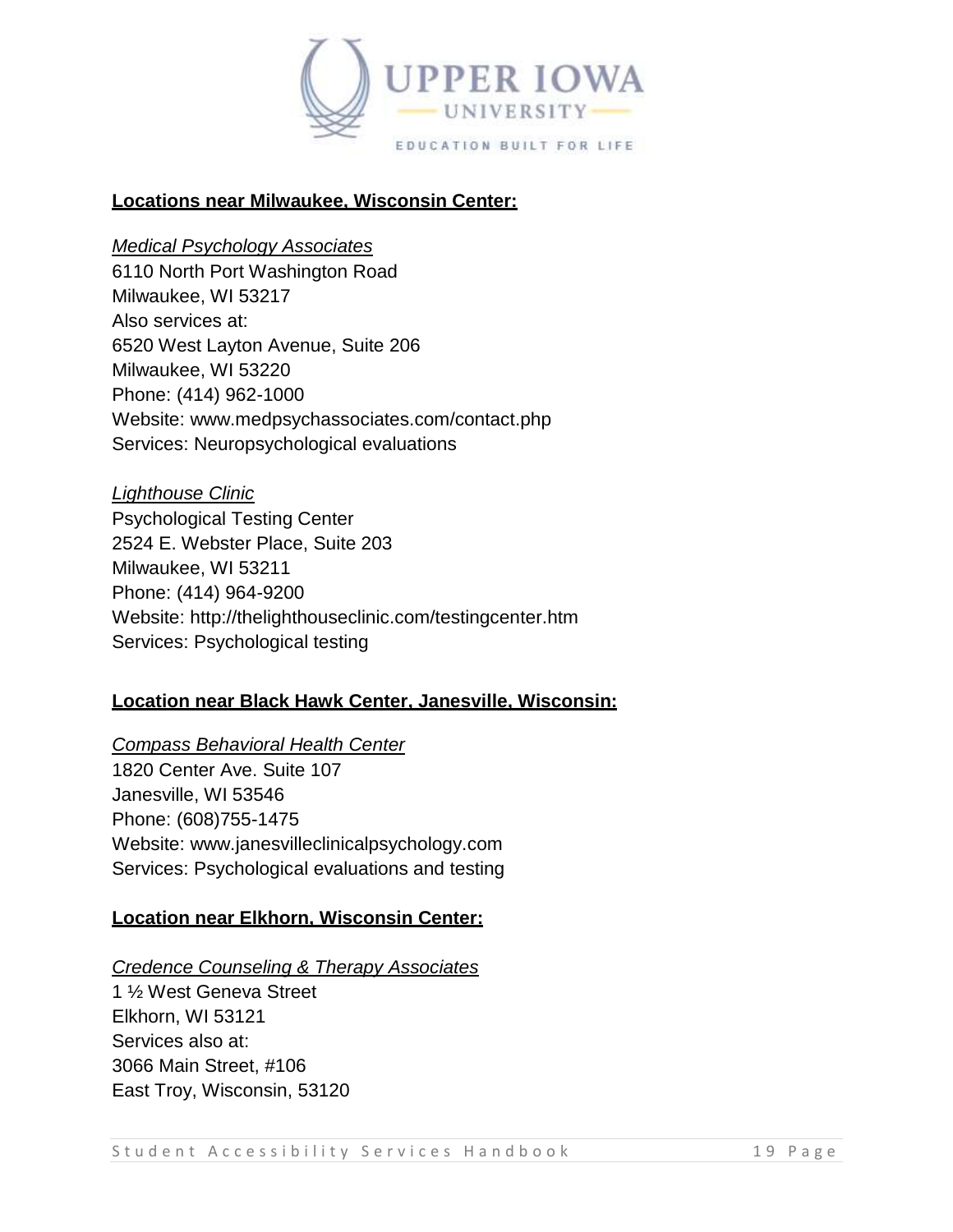

Phone: (262) 723-3424 Website: [www.credencetherapy.com](http://www.credencetherapy.com/) Services*:* Psychological evaluations

## **Location near Burlington, Wisconsin Center:**

*Aurora Behavioral Health Center* Center for Psychological Assessment and Testing 190 Gardner Avenue, Suite 3 Burlington, WI 53105 (262) 763-7766 Website: [www.aurora.org](http://www.aurora.org/) Services: Psychological assessment and testing

## **Location near Racine, Wisconsin Center:**

## *Wheaton Franciscan Mental Health and Addiction Care* 1320 Wisconsin Avenue Racine, WI 53403 Phone: (262) 687-2222 Website: [www.mywheaton.org/services/mental-health-addiction/](http://www.mywheaton.org/services/mental-health-addiction/) Services: Psychological testing

## **Location near Prairie Du Chien, Wisconsin Center:**

#### *Crossing Rivers Health - Center for Behavioral Health*

705 S. Buchanan Street Prairie du Chien, WI 53821 Phone: (608) 357-2700 Website: <http://www.crossingrivers.org/services/center-for-behavioral-health.aspx> Services: Psychological evaluations and counseling.

#### *Gundersen Behavioral Health*

610 East Taylor St. Prairie du Chien, WI 53821 Phone: (608) 326-3380 Website: [www.gundersenhealth.org/behavioral-health/outpatient-locations/prairie-du](http://www.gundersenhealth.org/behavioral-health/outpatient-locations/prairie-du-chien)[chien](http://www.gundersenhealth.org/behavioral-health/outpatient-locations/prairie-du-chien) Services: Comprehensive and confidential mental health and addiction treatment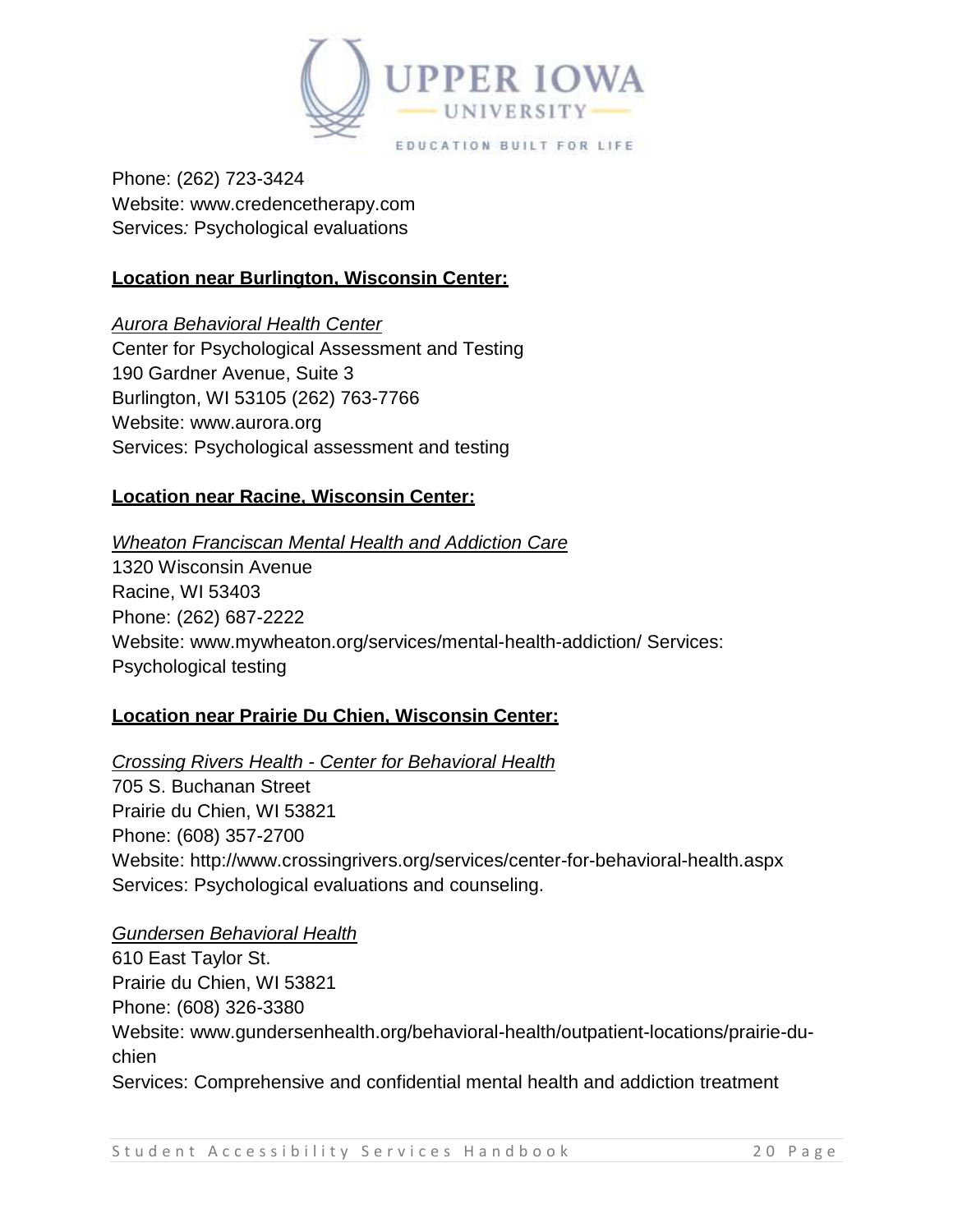

#### **Location near Fennimore, Wisconsin Center:**

#### *WKM Psychology Clinics*

131 South Monroe Street Lancaster, WI 53813 Phone: (608) 342-4853 Website: [www.wkmpsychologyclinics.com](http://www.wkmpsychologyclinics.com/) Services: Psychological testing

## **Location near La Crosse, Wisconsin Center:**

*Mayo Clinic Health System – Franciscan Healthcare in La Crosse* Behavioral Health, Psychiatry and Psychology Services 212 11<sup>th</sup> Street South La Crosse, WI 54601 Phone: (608) 392-9555 *Website: [www.mayoclinichealthsystem.org/locations/la-crosse/medical](http://www.mayoclinichealthsystem.org/locations/la-crosse/medical-)services/behavioral* Services: Psychological testing and evaluations

## **Location near Wausau, Wisconsin Center:**

*Behavioral Health Clinic of Wausau* 3600 Stewart Avenue, Suite B Wausau, Wisconsin 54401 Phone: (715) 842-9500 Website: [www.bhcwausau.com](http://www.bhcwausau.com/) Services: Psychological testing

#### **Locations near Mesa, Arizona Center:**

#### *Arizona Psychology Consultants*

1830 S. Alma School Rd., Suite 112 Mesa, Arizona 85210 Phone: (480) 730-6222 Website: [www.pcaaz.com](http://www.pcaaz.com/) Services: Psychological testing and evaluation

*Valley of the Sun Consulting Associates*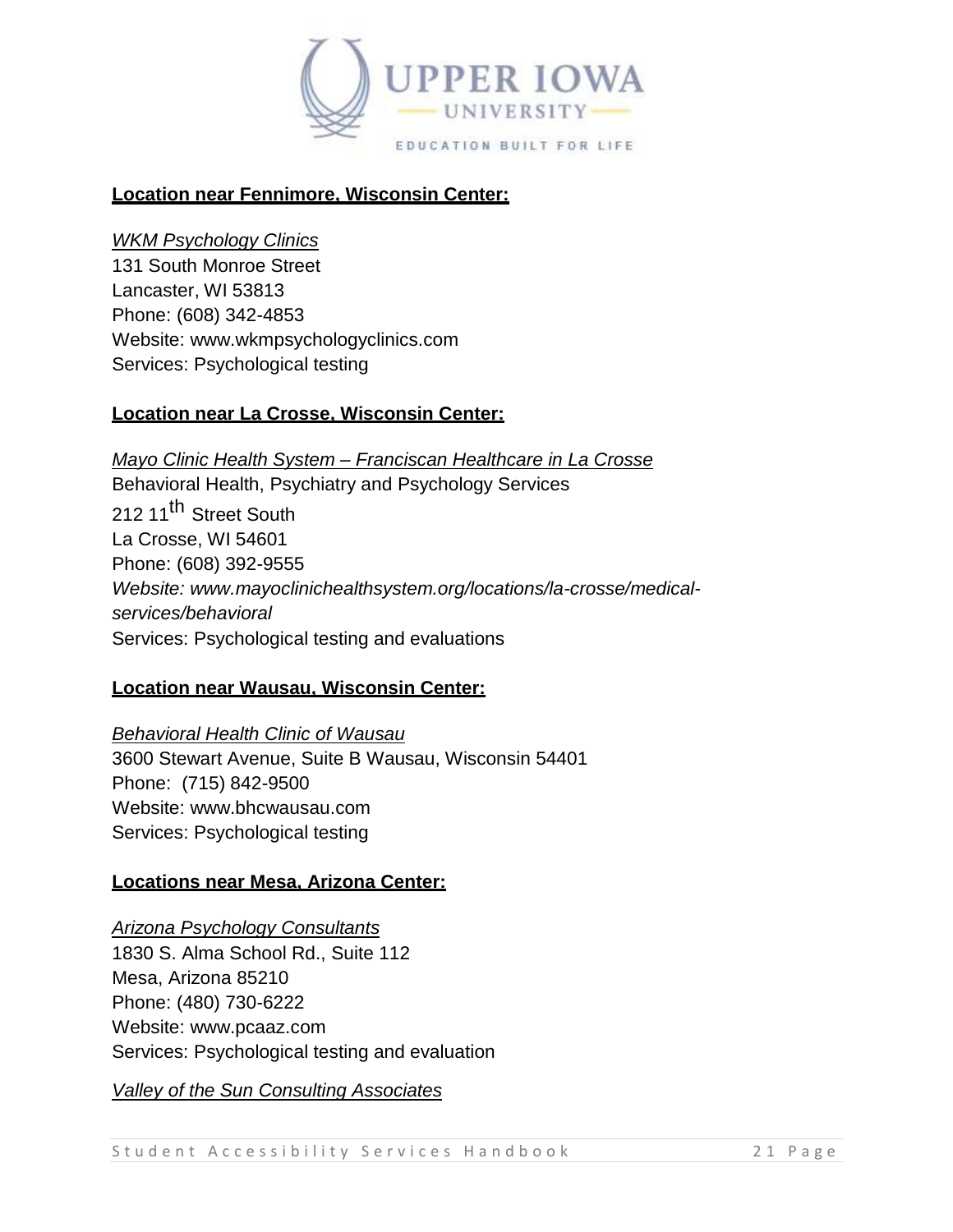

4140 E. Baseline Road, Suite 101 Mesa, Arizona 85206 Phone: (480) 305-0252 Services: Psychological testing and evaluation

## **Location near Alexandria Louisiana Center:**

## *Red River Behavioral Health*

3033 Jackson Street Alexandria, Louisiana 71301 Phone: (318) 794 3801 Website: [www.redriverbehavioralhealth.com](http://www.redriverbehavioralhealth.com/) Services: individualized consultation, assessment, or screening

## **Location near Baton Rouge Louisiana Center:**

*Post Trauma Institute of Louisiana* 2798 O'Neal Lane, Building D Baton Rouge, LA 70816 Phone: (225) 751-5412 Website: [www.posttraumainstitute.com](http://www.posttraumainstitute.com/) Services: Psychological testing and evaluation

## **Location near Deridder Louisiana Center:**

*McLaughlin Counseling and Psychotherapy* 415 McMahon St. Deridder, LA 70634 Phone: (337) 463-4402 Website: [www.mclaughlincounselingswla.com](http://www.mclaughlincounselingswla.com/) Services: individual assessments and treatment

#### **Location near New Orleans Louisiana Center:**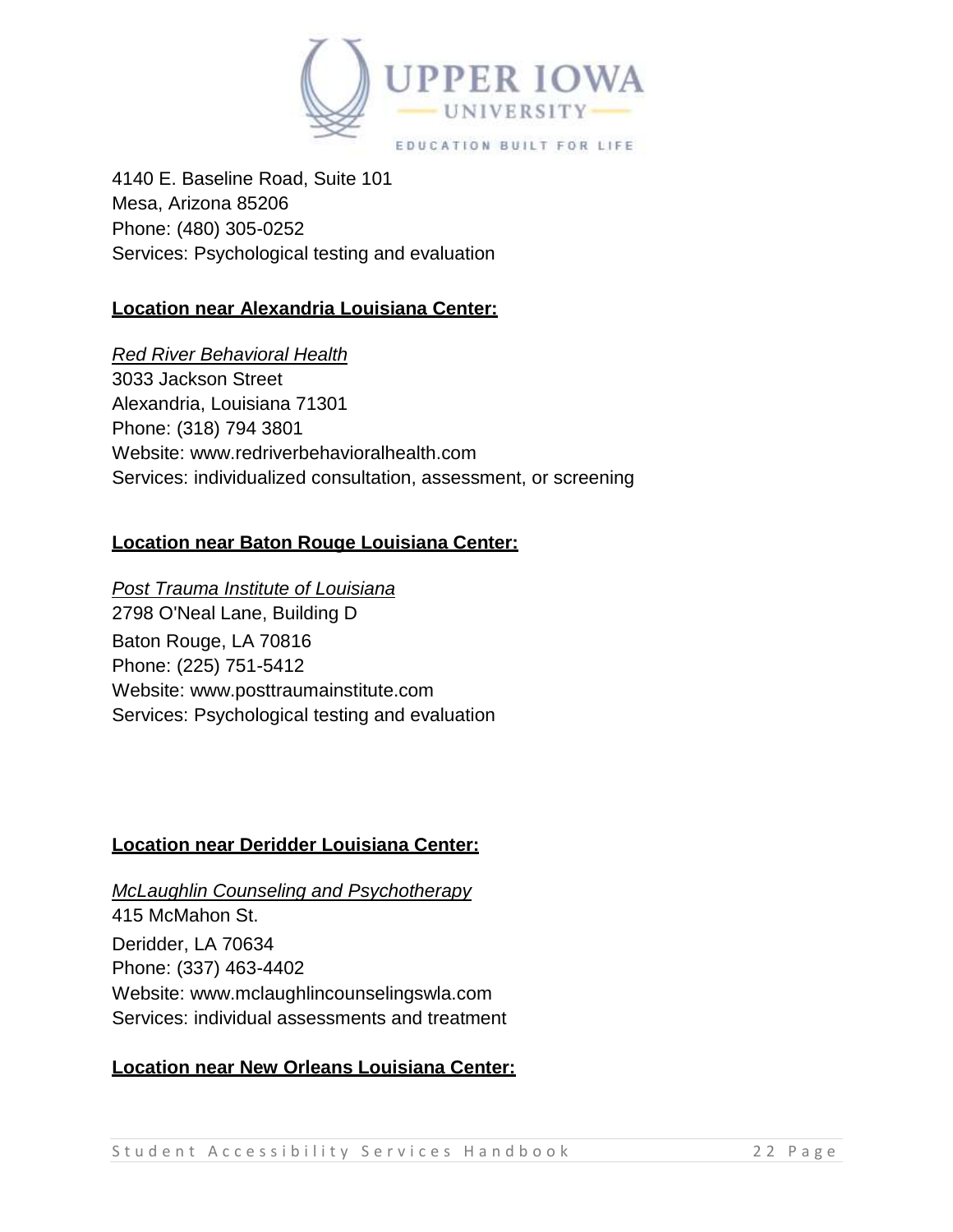

*Cognitive Behavioral Therapy Center of New Orleans*

4904 Magazine Street New Orleans, LA 70115 Phone: (504) 383-3815 Website: [www.cbtnola.com](http://www.cbtnola.com/) Services: ADHD and learning disability evaluations

## **Location near Fort Polk Louisiana Center:**

## *Alexandria VA Health Care System*

Fort Polk Clinic 3353 University Parkway Leesville, LA 71446 Phone: (337) 392-3800 Website: [www.alexandria.va.gov/locations/fortpolk.asp](http://www.alexandria.va.gov/locations/fortpolk.asp) Services: Assessments and counseling

## **Location near Fort Leavenworth Kansas Center:**

#### *Munson Army Health Center*

550 Pope Avenue Fort Leavenworth, KS 66027 Phone: (913) 684-6250 Website: [www.munson.amedd.army.mil](http://www.munson.amedd.army.mil/) Services: Psychological testing and evaluation

## **Location near Fort Riley Kansas Center:**

*Irwin Army Community Health – Behavioral Health* 600 Caisson Hill Road Fort Riley, KS 66442 Phone: (785) 239-7155 Website: [www.iach.amedd.army.mil](http://www.iach.amedd.army.mil/) Services: military psychological assessment and counseling

## **Location near Fort Sill Oklahoma Center:**

Student Accessibility Services Handbook 23 Page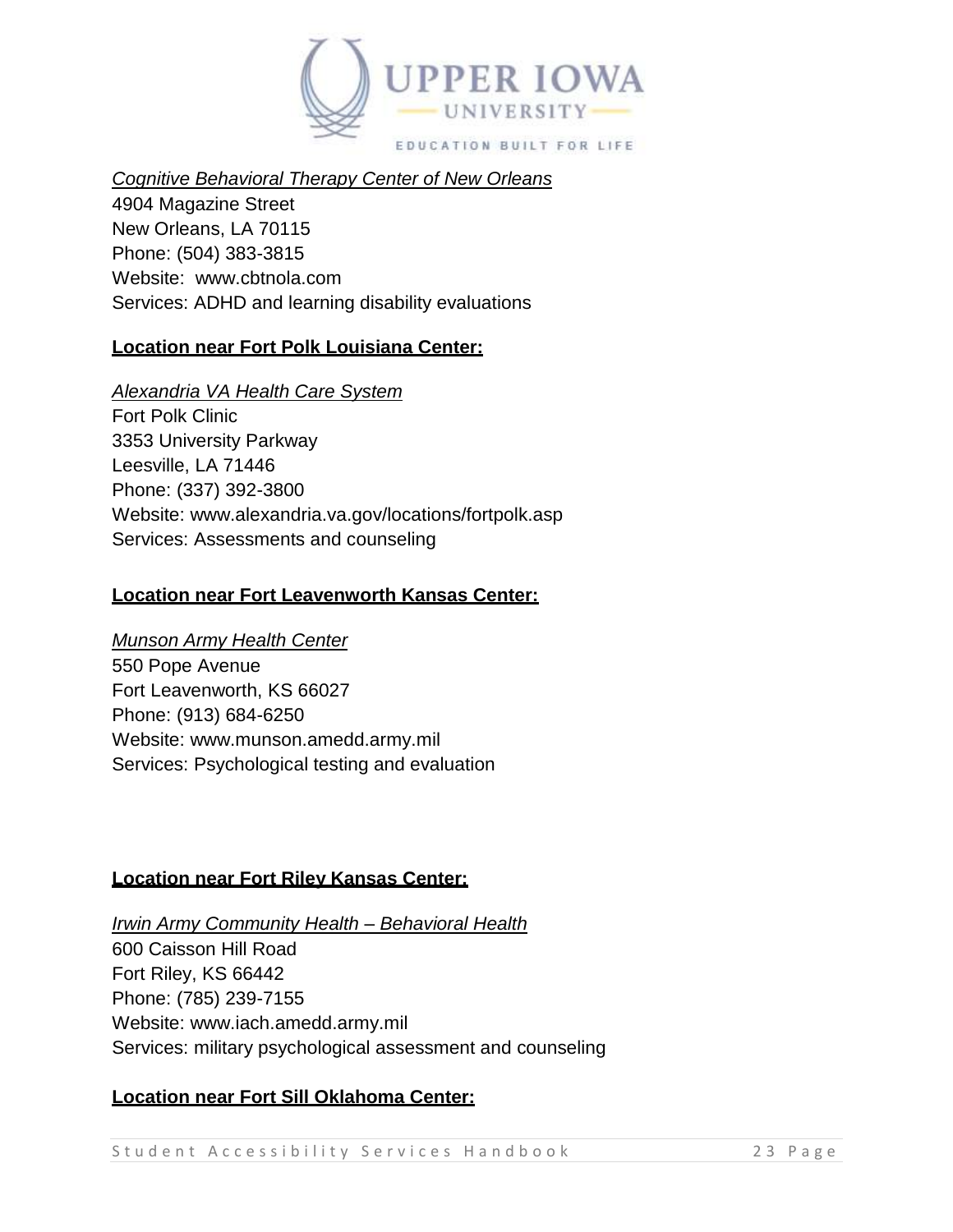

## *Community Behavioral Health Center*

2442 Crane Avenue Fort Sill, OK 72503 Phone: (580) 442-4832 Website: None Services: Psychological evaluations and counseling

## **Resources for people with ADD/ADHD –** *National Resource Center on ADHD*

Website: [www.chadd.org](http://www.chadd.org/)